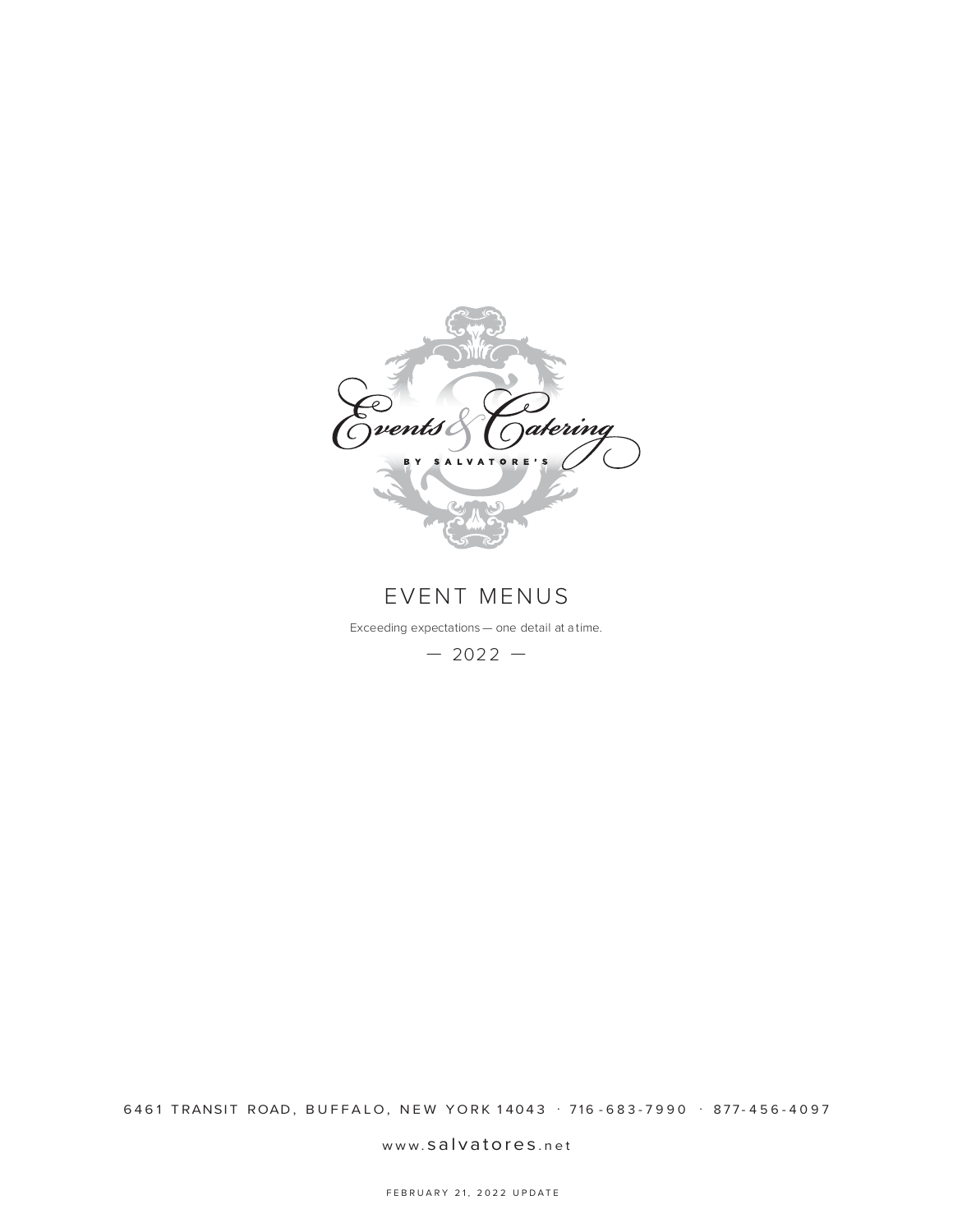Breakfast & Brunch

#### MINIMUM GUARANTEE APPLIES

includes beverage service: orange juice, regular and decaf coffee and tea

### Breakfast Buffet . 18 **PER PERSON** Available 7 a.m. - 10 a.m.

Displayed selections

**Assorted Breakfast Pastries**

**Blueberry & Chocolate Chip Muffins**

**Seasonal Fresh Fruit** 

**Scrambled Eggs**

**French Toast**

**Breakfast Potatoes**

CHOICE OF ONE

**Breakfast Sausage**

**Applewood Smoked Bacon** 

Brunch Buffet . 25 **PER PERSON** Available 10 a.m. - 1 p.m.

Displayed selections

**Assorted Breakfast Pastries**

**Blueberry & Chocolate Chip Muffins**

**Seasonal Fresh Fruit**

**Garden Salad**

**French Toast**

**Eggs Benedict**

**Breakfast Potatoes**

**Scrambled Eggs**

CHOICE OF TWO **Breakfast Sausage Applewood Smoked Bacon Chicken Françaises Bourbon Chicken**

### Enhancements

**Omelette Station** . **7 PER PERSON MINIMUM 50 GUESTS** freshly made omelette with your choice of peppers, onions, cheese, ham, mushrooms and diced tomatoes

**The Cookie Jar** . **5 PER PERSON**  chocolate chip cookies, peanut butter cookies, m&m cookies and brownie bites — s*erved with regular & decaf coffee and tea*

#### **Signature**

**Sweets Table** . **8 PER PERSON** A variety of Salvatore's favorite desserts including, mini cannoli, cheesecake, lemon bars, dessert cups and more *— served with regular & decaf coffee and tea*

**Bloody Mary Bar**

Absolut Bloody Mary, lime wedges, lemon wedges, green olives, celery stalks, pepperoncini, pepperoni and hot sauce

**One Hour** . **9 PER PERSON Two Hour** . **12.5 PER PERSON** 

**Mimosa Bar**

Champagne, orange juice, orange slices, strawberries, blueberries, blackberries and raspberries.

> **One Hour** . **8 PER PERSON Two Hour** . **11 PER PERSON**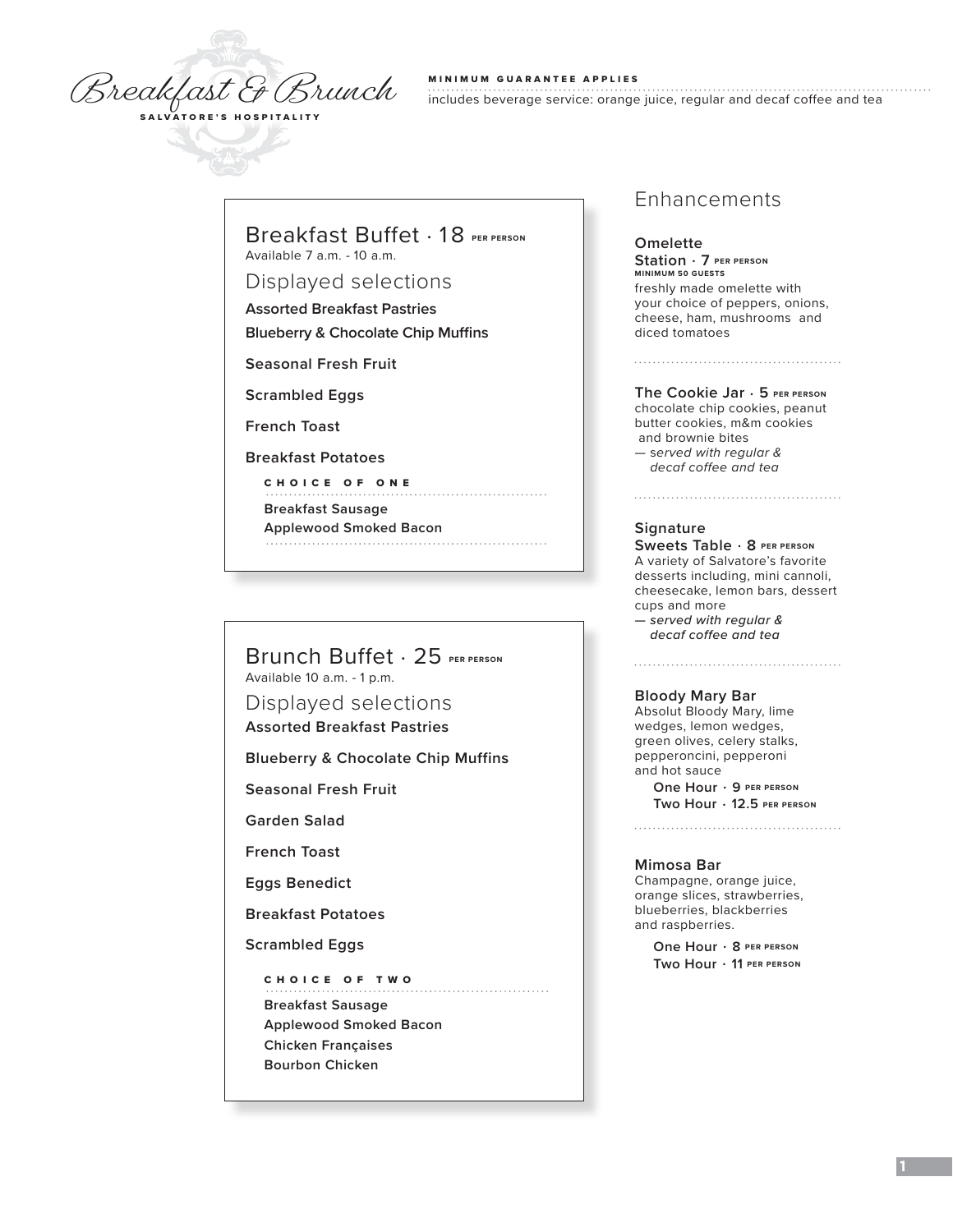

# First Course

#### CHOICE OF ONE

**Italian Wedding Soup** 

**Minestrone soup**

**Fruit Cup**

**Classic Caesar Salad** fresh romaine lettuce with our homemade dressing and homemade croutons

**Fresh Garden Salad**  mixed greens, cucumber, shredded carrots and cherry tomatoes with a red-wine vinaigrette 

# Starch

| <b>CHOICE OF ONE</b>         |
|------------------------------|
| <b>Twice Baked Potato</b>    |
| <b>Roasted Potato Medley</b> |
| Mini Yukon Potatoes          |
| <b>Mashed Potatoes</b>       |
|                              |

# Vegetable

CHOICE OF ONE **Seasonal Vegetables Garlic Green Beans Seasoned Broccoli** 

MINIMUM GUARANTEE APPLIES

Includes bread and butter service **AVAILABLE 11 A.M. - 2 P.M.**

### Hot Entrées **SERVED BY OUR STAFF**

### CHOICE OF ONE

**5 oz Filet Mignon** . **31 PER PERSON** the most tender of all cuts, with Salvatore's demi-glace

**Prime Rib** . **27 PER PERSON** 8 oz boneless cut, served with au jus

**Seasoned Pork Chop** . **24 PER PERSON** breaded, baked and served with apple chutney

**Chicken Milanese** . **20 PER PERSON** panko breaded chicken with arugula, tomatoes, asiago, cucumber and white balsamic

**Bourbon Chicken** . **20 PER PERSON** grilled chicken breast served with our sweet bourbon glaze and garnished with fresh pineapple salsa

**Chicken Française** . **20 PER PERSON** seasoned chicken breast seared and then topped with a lemon sauce and garnished with fresh parsley.

**Chicken Parmigiana** . **20 PER PERSON** breaded chicken breast with tomatoes and marinara sauce topped with melted provolone served with rigatoni and red sauce

**Fresh Salmon** . **22 PER PERSON** served with a lemon herb sauce

**Salmon Pomodoro** . **22 PER PERSON** seasoned salmon with a roasted red pepper pomodoro

**Vegetable Napoleon** . **19 PER PERSON** eggplant, roasted red peppers, zucchini and yellow squash with balsamic glaze

**Eggplant Parmigiana** . **19 PER PERSON** breaded eggplant, marinara and mozzarella served with rigatoni and red sauce

### **2**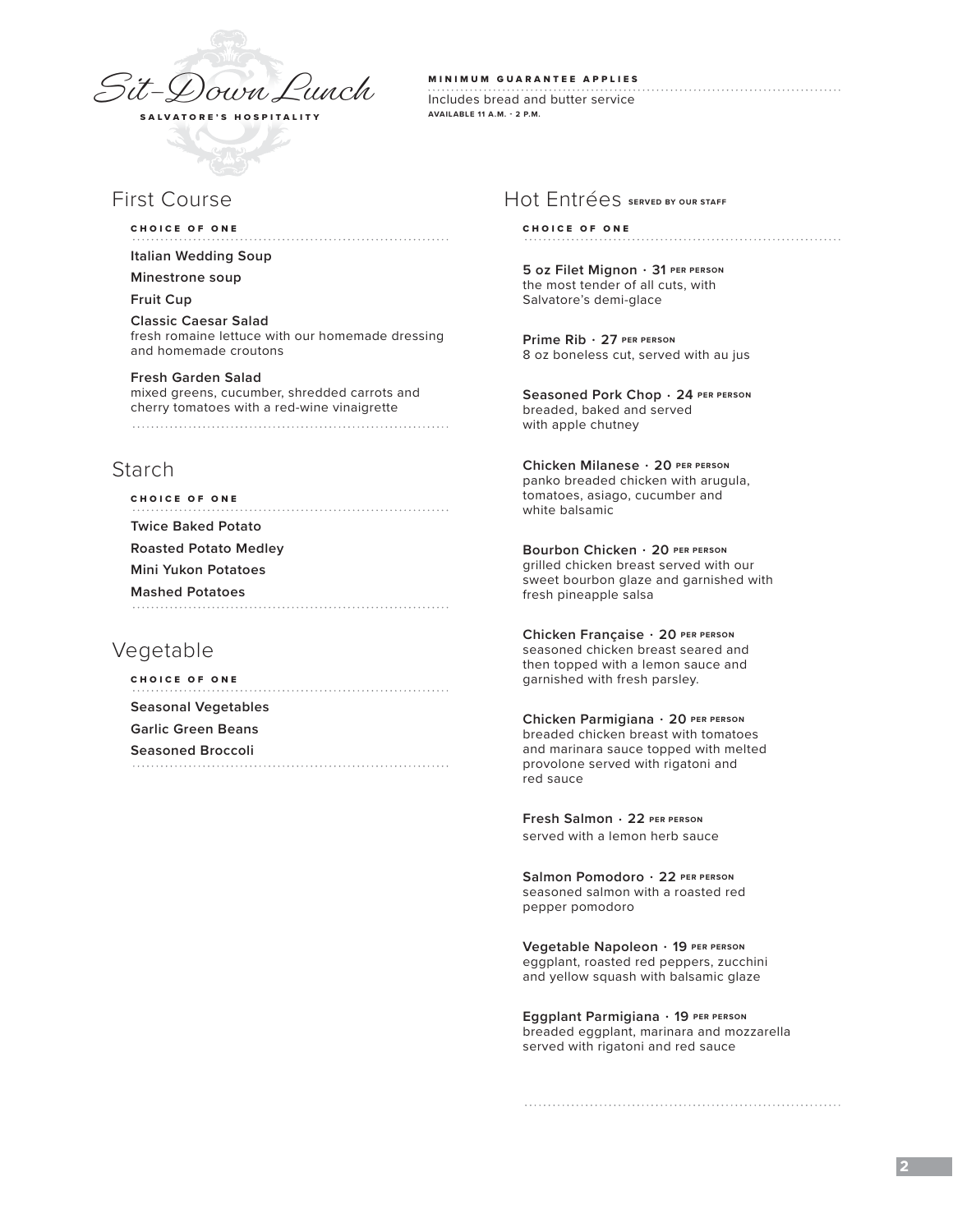

### MINIMUM GUARANTEE APPLIES

Includes bread and butter service **AVAILABLE 11 A.M. - 2 P.M.**

# **Hot Luncheon Buffet . 22 PER PERSON**

Includes bread and butter service

### **Salad** CHOICE OF ONE

**Italian Wedding Soup Minestrone soup**

our homemade dressing and homemade croutons

# **Fruit Cup Fresh Garden Salad Classic Caesar Salad** mixed greens, cucumber, shredded **FRESH CONSULTER FRESH ROMAINE CARRY CARRY CARRY CARRY CONSULTER CONSULTABLE CARRY CARRY CARRY CARRY CARRY CARRY CARRY CARRY CARRY CARRY CARRY CARRY CARRY CARRY CARRY CARRY CARRY CARRY CARRY CARRY CARRY CARRY CARRY CARRY C**

### **Buffet Includes**

**Seasonal Vegetables Baked Rigatoni**

**Seasonal Fresh Fruit Whipped Mashed Potatoes**

### **Meats** CHOICE OF TWO

**Bourbon Chicken Meatballs Chicken Milanese Italian Sausage Chicken Parmigiana**

**Chicken Francaise Roast Beef Served With Rolls**

Add a third meat selection to your buffet · 3.50 PER PERSON 

# Enhancements

### **Breakfast**

**Pastries** . **4 PER PERSON** assorted danish and muffins displayed on a station or served on a platter to each table

#### **Bloody Mary Bar**

Absolut Bloody Mary, lime wedges, lemon wedges, green olives, celery stalks, pepperoncini, pepperoni and hot sauce **One Hour** . **9 PER PERSON Two Hour** . **12.5 PER PERSON**

#### **Mimosa Bar**

Champagne, orange juice, orange slices, strawberries, blueberries, blackberries and raspberries.

> **One Hour** . **8 PER PERSON Two Hour** . **11 PER PERSON**

# Garden Buffet . 20 **PER PERSON**

**Buffet Includes**

**Fresh Garden Salad Seasonal Fresh Fruit Italian Pasta Salad**

**Potato Salad Homemade Potato Chips**

# Wrap & Sandwich Platter CHOICE OF THREE

**Chicken Caesar Wrap Roasted Red Pepper Turkey Wrap Waldorf Chicken Salad Wrap Grilled Veggie And Hummus Wrap Roast Beef On Focaccia Classic Turkey On Italian Loaf**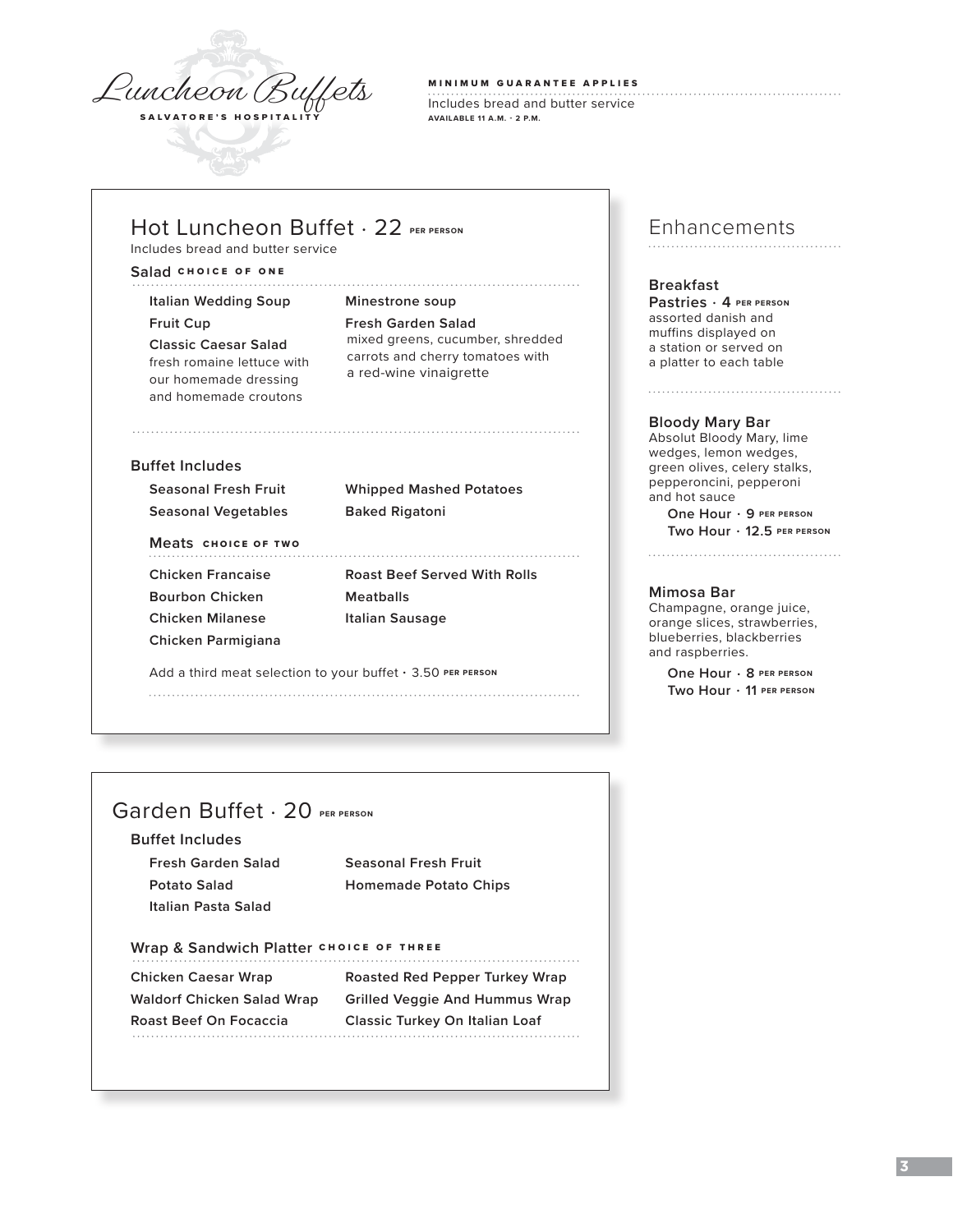All Day Seminar

# **Continental** Breakfast

assorted breakfast pastries and muffins, juice, coffee and tea

#### **Hot Breakfast Upgrade . 5 PER PERSON**

**WILL BE ADDED TO CONTINENTAL BREAKFAST** scrambled eggs, bacon, sausage and breakfast potatoes

# Morning Break

assortment of granola bars

# Afternoon Break

individual bags of chips & pretzels

# Enhance Your Breaks

**Bottled Water** . **2 PER PERSON**

#### **Coffee & Tea Bar** . **2 PER PERSON** displayed all day in your breakout rooms

**Hot Pretzels** . **5.50 PER PERSON** with nacho and cheddar cheese, honey mustard and cream cheese

#### **Parfait Bar** . **4.50 PER PERSON** individual greek yogurt served with granola, fresh strawberries and blueberries

**Cider & Donuts** . **6** PER PERSON hot apple cider with a variety of Paula's doughnut holes



### MINIMUM GUARANTEE APPLIES

Includes: coffee, tea and infused water station available all day in the general session room, screen, projector, microphone, podium, and high speed wireless internet

# Lunch Options

# Hot Luncheon Buffet

Includes bread and butter service

#### **Salad** CHOICE OF ONE

| <b>Classic Caesar Salad</b> | Fresh Garden Salad |
|-----------------------------|--------------------|
|                             |                    |

### **Buffet Includes**

**Seasonal Vegetables Baked Rigatoni**

**Seasonal Fresh Fruit Whipped Mashed Potatoes**

### **Meats** CHOICE OF TWO

**Bourbon Chicken Meatballs Chicken Milanese Italian Sausage Chicken Parmigiana**

**Chicken Francaise Roast Beef Served With Rolls**

# Garden Buffet

**Buffet Includes**

**Fresh Garden Salad Seasonal Fresh Fruit Potato Salad Homemade Potato Chips**

### **Wrap & Sandwich Platter CHOICE OF THREE**

**Chicken Caesar Wrap Roasted Red Pepper Turkey Wrap Waldorf Chicken Salad Wrap Grilled Veggie And Hummus Wrap Roast Beef On Focaccia Classic Turkey On Italian Loaf**  

# Buffalo's Best Buffet

Includes bread and butter service

**Classic Caesar Salad Beef On Weck**

**Italian Pasta Salad Sweet And Sour Cole Slaw**

**Assortment Of Gourmet Pizzas**

# Dessert Course

### **Dessert Station**

brownie bites, mini cheesecake squares, and assorted cookies displayed with coffee & tea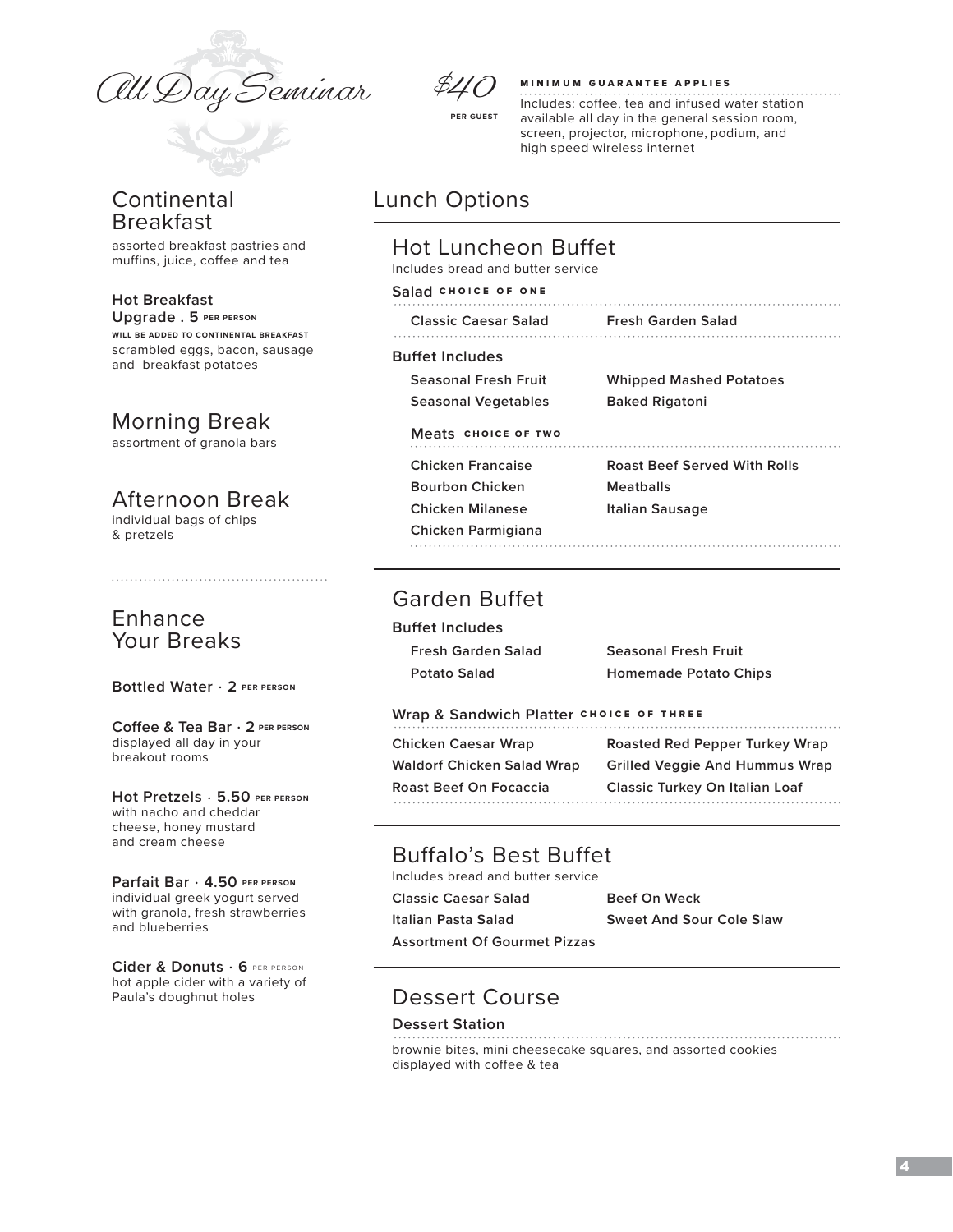

# Hors D'oeuvre Presentations

**Jumbo Shrimp Cocktail** . **300 PER DISPLAY** 100 jumbo shrimp served on ice and displayed with lemon wedges and cocktail sauce

**Bruschetta Bar** . **5 PER PERSON** Salvatore's olive tapenade, classic bruschetta and caprese bruschetta served with baked brie, crostini and fresh Italian bread

#### **Imported and**

**Domestic Cheese & Fruit** . **7 PER PERSON** A variety of cheese selected by our chef, served with crackers and crostinis and displayed with seasonal fruit.

**Antipasto Board** . **9 PER PERSON** Italian cured meats, imported and domestic cheeses, roasted red peppers and olives served with crackers and crostini

**Crudité Display** . **5 PER PERSON** celery, carrots, zucchini, yellow squash, red pepper and broccoli served with our roasted vegetable dip, garlic hummus and pita

**Signature Breads** . **12 PER LOAF**

Our homemade signature breads are cut into 8 pieces and can be added to your hors d'oeuvre display or to your table service with the first course.

**Spinach, Sausage, Bruschetta, Garlic With Melted Cheese, 1/2 Spinach & 1/2 Sausage**

**Flatbreads** . **15 PER FLATBREAD** Our flaltbreads are cut into 8 pieces and are a

great addition to your hors d'oeuvres display or to your table service with the first course.

FLATBREAD SELECTIONS: **Our Margarita**  fresh mozzarella, red sauce, basil

**Crumbled Meatball**  meatball, parsley, fresh mozzarella, red sauce, arugula

**Caramelized Bleu** olive oil, caramelized onions, crumbled bleu cheese, mascarpone cheese, parsley Hot Hors D'oeuvres

per piece - order minimum 50

**Crab Cakes** . **3.50** 

**Bacon Wrapped Scallops** . **3.75**

**Clams Casino** . **2.25**

**Stuffed Mushroom Caps** . **2.25**

**Artichokes Francaise** . **2.25**

**Fried Lobster Mac-N-Cheese Spoons** . **3.25**

**Loaded Baked Potato Bites** . **2.50**

**Fried Chicken Bites with Honey** . **2.75**

**Baguette With Brie, Pear and Balsamic** . **2.50**

**Sundried Tomato Baguette with Brie** . **2.25**

Cold hors d'oeuvres per piece - order minimum 50

**Jumbo Shrimp (2) Cocktail Shooters** . **8**

**Roasted Garlic Hummus Cups** . **2.25**

**Beef on Weck Crostini** . **2.25**

**Avocado Toast** . **2.25**

**Heirloom Caprese Skewers** . **2.50**

**Waldorf Chicken Salad Bites** . **2.50** 

**Antipasto Skewers** . **2.75** 

**Melon Balls with Prosciutto** . **2.75**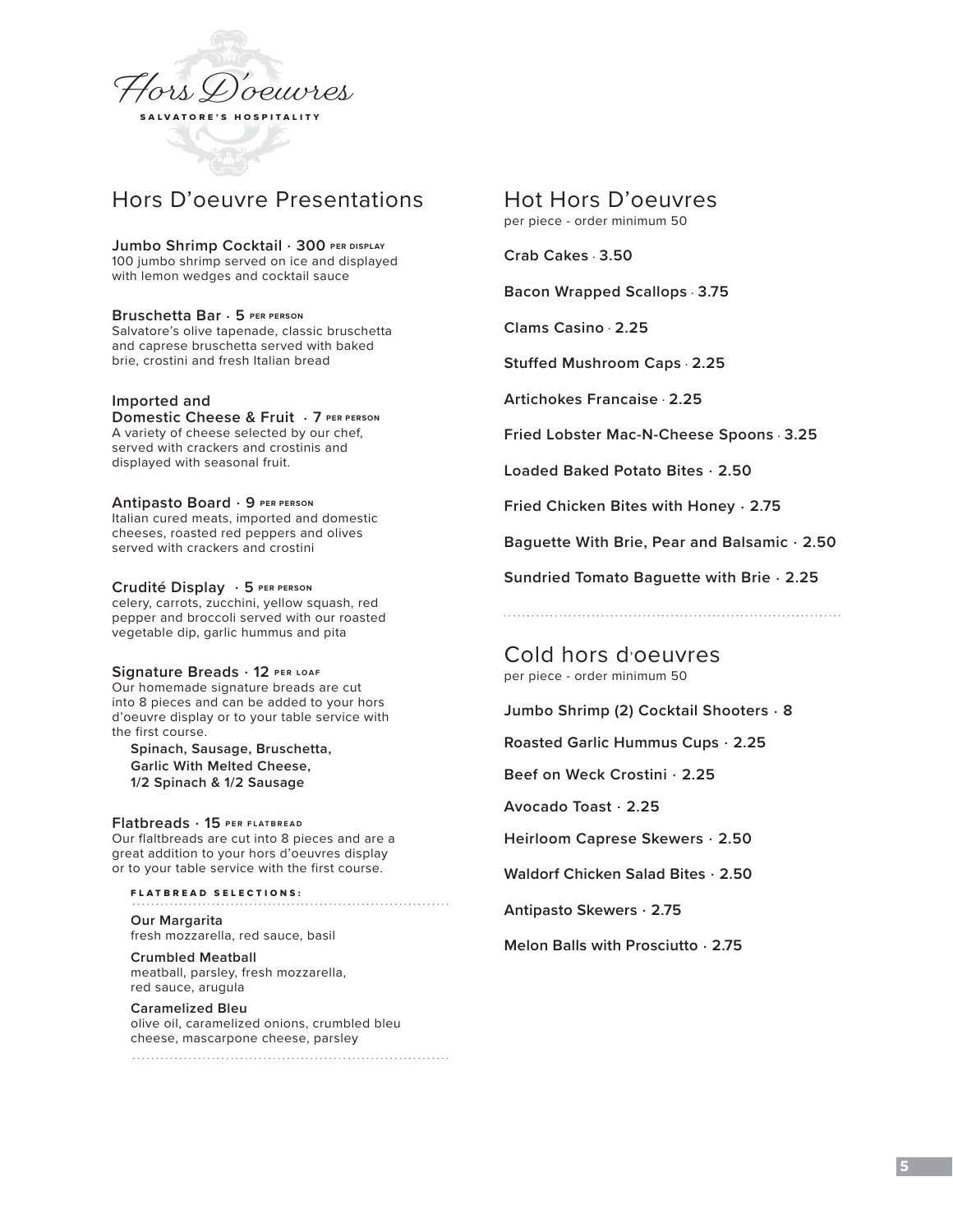

# Regular Bar **PER PERSON**

Includes beer and wine selections with the following spirits

### Spirits

| Skvv      | 7 Crown                |
|-----------|------------------------|
| Bacardi   | <b>Captain Morgan</b>  |
| Beefeater | Jim Beam               |
| Dewar's   | <b>Conciere Silver</b> |
|           |                        |

Draught Beer

**Coors Light Labatt Blue** 

# Wine Selections

| Merlot                    |
|---------------------------|
| <b>Cabernet Sauvignon</b> |
| Riesling                  |
| <b>Pinot Grigio</b>       |
| Chardonnay                |
| Moscato                   |
| <b>Sauvignon Blanc</b>    |

| <b>HOURS</b>      | <b>REGULAR</b> |
|-------------------|----------------|
| <b>TWO HOUR</b>   | 17.00          |
| <b>THREE HOUR</b> | 20.50          |
| <b>FOUR HOUR</b>  | 24.00          |
| <b>FIVE HOUR</b>  | 27.50          |

# Premium Bar **PER PERSON**

Includes the full Regular Bar with the following upgrades

| <b>Grey Goose</b>       |                   |                |
|-------------------------|-------------------|----------------|
| Crown Royal             | <b>HOURS</b>      | <b>PREMIUM</b> |
| <b>Bacardi</b>          | <b>TWO HOUR</b>   | 25.00          |
| Captain Morgan          | <b>THREE HOUR</b> | 29.75          |
| <b>Tanguerey</b>        | <b>FOUR HOUR</b>  | 34.50          |
| <b>Woodford Reserve</b> | <b>FIVE HOUR</b>  | 39.25          |
| Johnny Walker Black     |                   |                |
| <b>Patron Silver</b>    |                   |                |

# Bottle Service **PER BOTTLE**

Upgrade your regular bar with premium brands. Some popular upgrades are listed below. Alternative options are available upon request.

#### **Woodford Reserve Bourbon** . **120**

- **Johnny Walker Black Scotch** . **150**
- **Crown Royal Whiskey** . **100**
- **Jack Daniel's Whiskey** . **95**
- **Tito's Vodka** . **90**
- **Kettle One Vodka** . **95**
- **Grey Goose Vodka** . **110**
- **Hendricks Gin** . **95**

# Bottled Beer Upgrade . **3.50 PER PERSON**

| CHOOSE TWO        |                  |                    |
|-------------------|------------------|--------------------|
| Michelob Ultra    | Coors Light      | <b>Labatt Blue</b> |
| Labatt Blue Light | <b>Budweiser</b> | <b>Bud Light</b>   |
|                   |                  |                    |

# Beer, Wine & Soda Bar

| Wine Selections        |                           |
|------------------------|---------------------------|
| Merlot                 | <b>Cabernet Sauvignon</b> |
| Riesling               | <b>Pinot Grigio</b>       |
| Chardonnay             | Moscato                   |
| <b>Sauvignon Blanc</b> |                           |

# Draught Beer

**Coors Light Labatt Blue** 

| <b>HOURS</b>      |       |
|-------------------|-------|
| <b>TWO HOUR</b>   | 15.00 |
| <b>THREE HOUR</b> | 18.00 |
| <b>FOUR HOUR</b>  | 21.00 |
| <b>FIVE HOUR</b>  | 24.00 |

# Craft Beer Cylinders

Our bars are equipped with a third tap to hold a cylinder of your preferred beer (65 servings each). The options are endless but many are seasonal. We'll work with you to incorporate a specific brand to your bar package

# Wine With Dinner **7.50 PER PERSON**

A selection of two Italian | Prime signature wines served with dinner

CHOOSE TWO

### **WHITE**

| Chardonnay      | <b>Sauvignon Blanc</b> |
|-----------------|------------------------|
| Moscato         | <b>Pinot Grigio</b>    |
| Sauvignon Blanc | Riesling               |
| RED             |                        |
|                 |                        |

| <b>Pinot Noir</b> | <b>Cabernet Sauvignon</b> |
|-------------------|---------------------------|
| Merlot            | Zindfandel                |
|                   |                           |

. . . . . . . . . . . . . . . . .

# Champagne Toast . **<sup>3</sup> PER PERSON**

### Punch **PER GALLON**

| Fruit $\cdot$ 30     | Wine $\cdot$ 40    |
|----------------------|--------------------|
| Mimosa · 50          | Sangria $\cdot$ 60 |
| Champagne $\cdot$ 45 |                    |

# Soda Bar

**Two Hour** . **6 PER PERSON Three Hour** . **7 PER PERSON Four Hour** . **8 PER PERSON**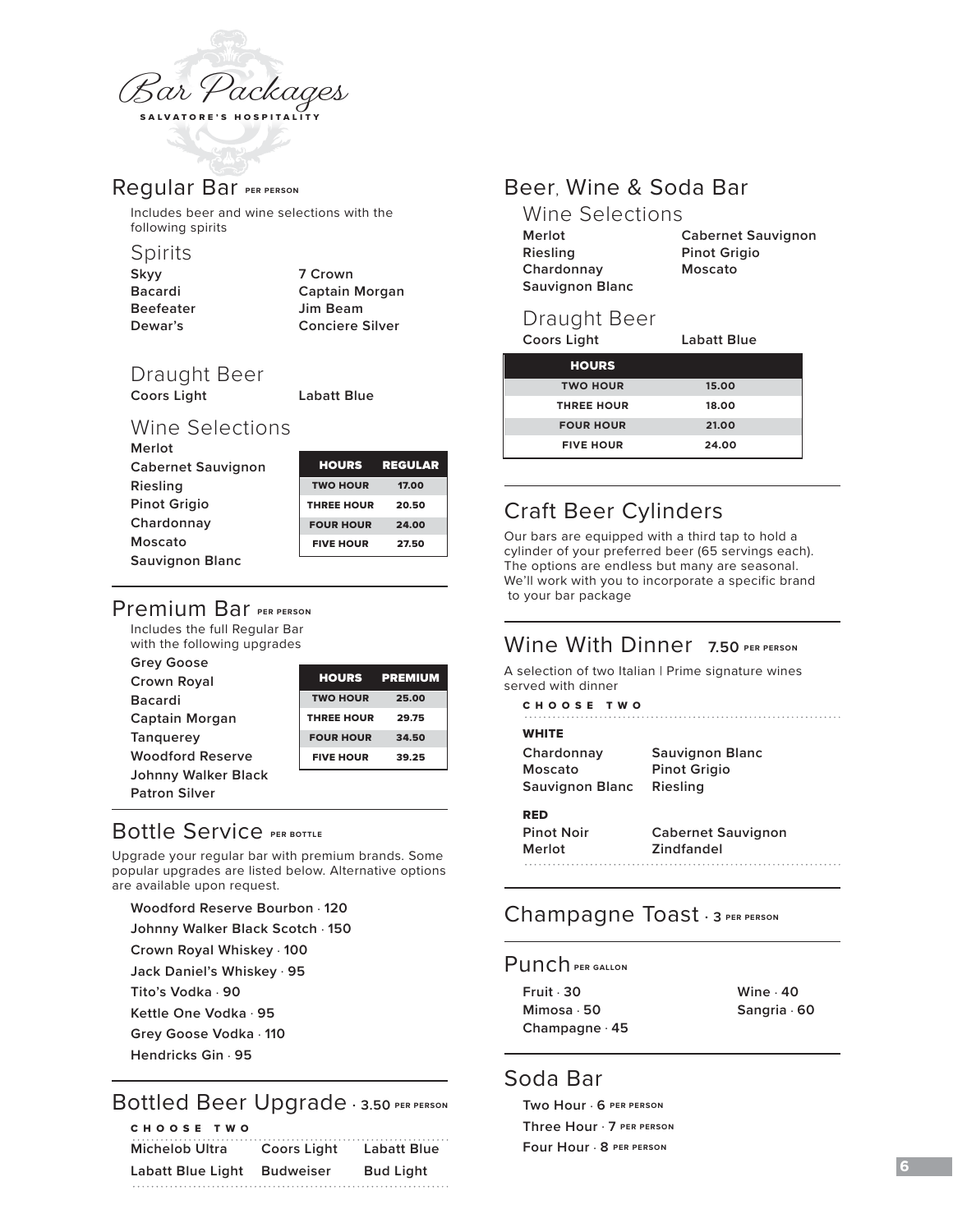

# First Course

#### CHOICE OF ONE

**Italian Wedding Soup** 

**Minestrone soup**

**Fruit Cup**

**Classic Caesar Salad** fresh romaine lettuce with our homemade dressing and homemade croutons

#### **Fresh Garden Salad**

mixed greens, cucumber, shredded carrots and cherry tomatoes with a red-wine vinaigrette 

# Starch

CHOICE OF ONE

**Twice Baked Potato**

**Roasted Potato Medley**

**Mini Yukon Potatoes**

**Mashed Potatoes** 

# Vegetable

CHOICE OF ONE **Seasonal Vegetables**

**Garlic Green Beans**

**Seasoned Broccoli**

SERVED BY OUR STAFF Includes bread and butter service

# Second Course

CHOICE OF THREE

**7 oz Filet Mignon** . **43 PER PERSON** the most tender of all cuts, with Salvatore's demi-glace

**9 oz Filet Mignon** . **47 PER PERSON** the most tender of all cuts, topped with Salvatore's steak butter

**8 oz Prime Rib** . **32 PER PERSON** boneless cut served with au jus

**12 oz Prime Rib** . **37 PER PERSON** boneless cut served with au jus

**New York Strip Steak** . **40 PER PERSON** 10 oz hand cut boneless steak topped with Salvatore's steak butter

**Seasoned Pork Chop** . **28 PER PERSON** breaded, baked and served with apple chutney

**Chicken Française** . **27 PER PERSON** seasoned chicken breast seared and then topped with a lemon sauce and garnished with fresh parsley

**Bourbon Chicken** . **27 PER PERSON** grilled chicken breast served with our sweet bourbon glaze and garnished with fresh pineapple

**Chicken Milanese** . **27 PER PERSON** panko breaded chicken with arugula, tomatoes, asiago, cucumber and white balsamic

**Chicken Parmigiana** . **27 PER PERSON** Breaded chicken breast, marinara and mozzarella served with rigatoni and red sauce

**Tuscan Chicken** . **30 PER PERSON** french chicken breast seasoned with garlic, sage, rosemary, kosher salt and ground pepper

**Chicken Florentine** . **30 PER PERSON** spinach and cheese stuffed chicken with a sundried tomato chardonnay sauce

**Fresh Salmon** . **30 PER PERSON** served with a lemon herb sauce

**Salmon Pomodoro** . **30 PER PERSON** seasoned salmon with a roasted red pepper pomodoro

**Pesto Halibut** . **45 PER PERSON** wild caught halibut, roasted with basil pesto

**Eggplant Parmigiana** . **26 PER PERSON** breaded eggplant, marinara and mozzarella served with rigatoni and red sauce

**Vegetable Napoleon** . **26 PER PERSON** eggplant, roasted red peppers, zucchini and yellow squash with balsamic glaze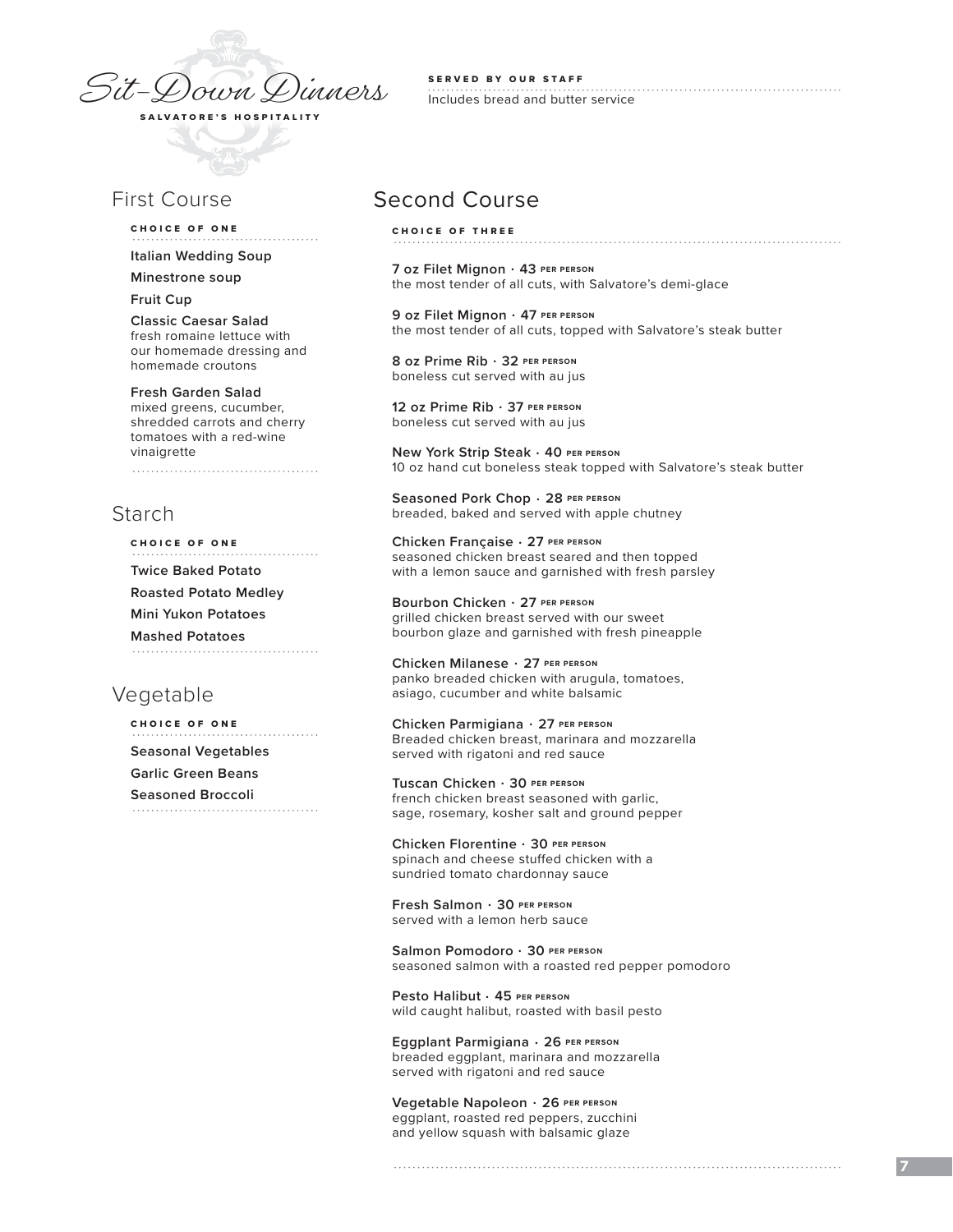



### SERVED BY OUR STAFF

Includes bread and butter service

# First Course

CHOICE OF ONE

#### **Italian Wedding Soup**

**Minestrone soup**

### **Fruit Cup**

# Second Course

CHOICE OF ONE

**Classic Caesar Salad** fresh romaine lettuce with our homemade dressing and homemade croutons

**Fresh Garden Salad**  mixed greens, cucumber, shredded carrots and cherry tomatoes with a red-wine vinaigrette 

# Starch

CHOICE OF ONE **Twice Baked Potato Roasted Potato Medley Mini Yukon Potatoes Mashed Potatoes**

# Vegetable

CHOICE OF ONE **Seasonal Vegetables Garlic Green Beans Seasoned Broccoli**

# Dual Entrée

### **A Plated Combination**

**Chateaubriand** sliced tenderloin of filet

AND A CHOICE OF ONE OF THE FOLLOWING

**Chicken Française** seasoned chicken breast seared and then topped with a lemon sauce and garnished with fresh parsley

#### **Chicken Milanese**

panko breaded chicken with arugula, tomatoes, asiago, cucumber and white balsamic

Entrée upgrades:

**Tuscan Chicken** . **4 PER PERSON** french chicken breast seasoned with garlic, sage, rosemary, kosher salt, and ground pepper

**Fresh Salmon** . **4 PER PERSON** served with a lemon herb sauce

**Pesto Halibut** . **8 PER PERSON** wild caught halibut, roasted with basil pesto

**5 oz Filet Mignon** . **8 PER PERSON** the most tender of all cuts, topped with Salvatore's demi-glace

**4 oz Lobster Tail** . **Market Price**

# Additional Courses

Pasta Course **(SERVED AFTER SALAD COURSE)**

**Rigatoni Marinara** . **3 PER PERSON Ravioli With Tuscan Garlic Cream** . **5 PER PERSON Rigatoni Bolognese** . **5 PER PERSON**

Intermezzo **(SERVED BEFORE DINNER COURSE)**

**Lemon Mint** . **3 PER PERSON Pomegranate Blueberry** . **3 PER PERSON**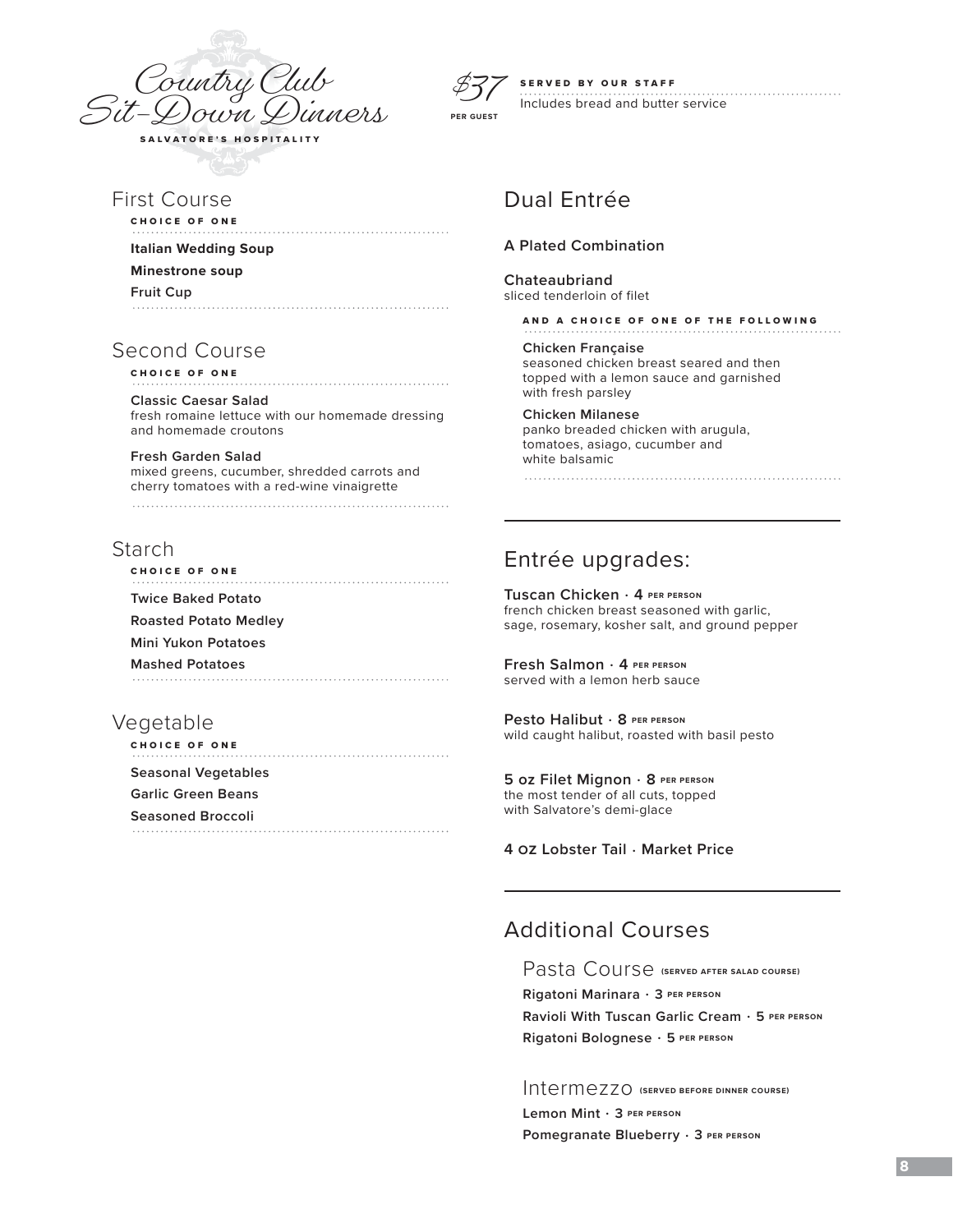



# MINIMUM GUARANTEE APPLIES

Includes bread and butter service

### First Course **INDIVIDUALLY SERVED**

### CHOICE OF ONE

#### **Italian Wedding Soup**

**Minestrone soup**

**Fruit Cup**

### Second Course **INDIVIDUALLY SERVED**

#### CHOICE OF ONE

**Classic Caesar Salad** fresh romaine lettuce with our homemade dressing and homemade croutons

**Fresh Garden Salad**  mixed greens, cucumber, shredded carrots and cherry tomatoes with a red-wine vinaigrette 

# Buffet Includes

**Seasonal Vegetables**

**Mashed Potatoes**

**Italian Meatballs In Our House-Made Marinara**

**Baked Rigatoni**

**Chicken Selection** CHOICE OF ONE

**Chicken Francaise Chicken Milanese**

**Bourbon Chicken Chicken Parmigiana**

**Carving Station**

CHOICE OF ONE **Top Round Of Beef** 

**with Horseradish and Au Jus**

**Roasted French Turkey** 

Upgraded Carving Station entree selection will replace top round of beef

**Prime Rib** . **6 PER PERSON**

**Rack of Lamb** . **6 PER PERSON**

**Beef Tenderloin** . **9 PER PERSON**

# Additional Meat

**Selections** each entree selection will be added to your buffet presentation

**Broiled White Fish** . **3.50 PER PERSON** served with a white wine butter sauce

**Tuscan Chicken** . **6 PER PERSON** french chicken breast seasoned with garlic, sage, rosemary, kosher salt and ground pepper

**Fresh Salmon** . **6 PER PERSON** served with a lemon herb sauce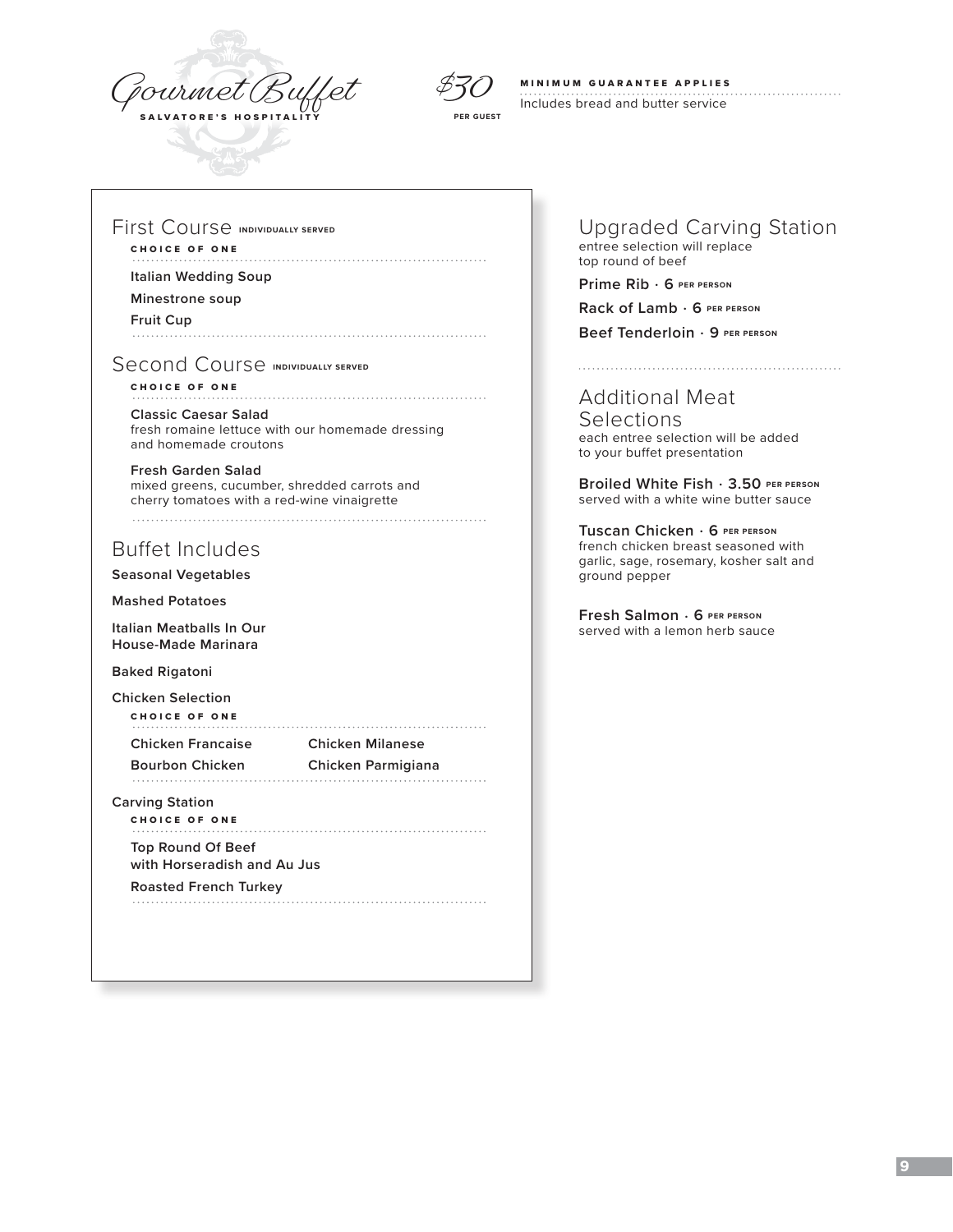



**PER GUEST**

# MINIMUM GUARANTEE APPLIES

Includes bread and butter service

### First Course **INDIVIDUALLY SERVED**

### CHOICE OF ONE

#### **Italian Wedding Soup**

**Minestrone soup**

# **Fruit Cup**

Second Course **INDIVIDUALLY SERVED** 

### CHOICE OF ONE

#### **Classic Caesar Salad** fresh romaine lettuce with our homemade dressing and homemade croutons

**Fresh Garden Salad**  mixed greens, cucumber, shredded carrots and cherry tomatoes with a red-wine vinaigrette

Buffet Includes

**Roasted Marinated Vegetables:**  Eggplant, Yellow Squash And Bell Pepper, Hummus And Pita

**Seasonal Vegetables**

**Twice Baked Potato**

**Italian Sausage With Peppers And Onions**

**Tuscan Chicken**

**Pasta Station**

CHOICE OF TWO

**Baked Rigatoni** 

**Farfalle Fra Diavlo**

**Rigatoni With Garlic Cream**

**Three Cheese Baked Macaroni**

### **Carving Station**

**Beef Tenderolin**

# Additional Meat

#### Selections each entree selection will be added to your buffet presentation

**Broiled White Fish** . **3.50 PER PERSON** served with a white wine butter sauce

**Fresh Salmon** . **6 PER PERSON** served with a lemon herb sauce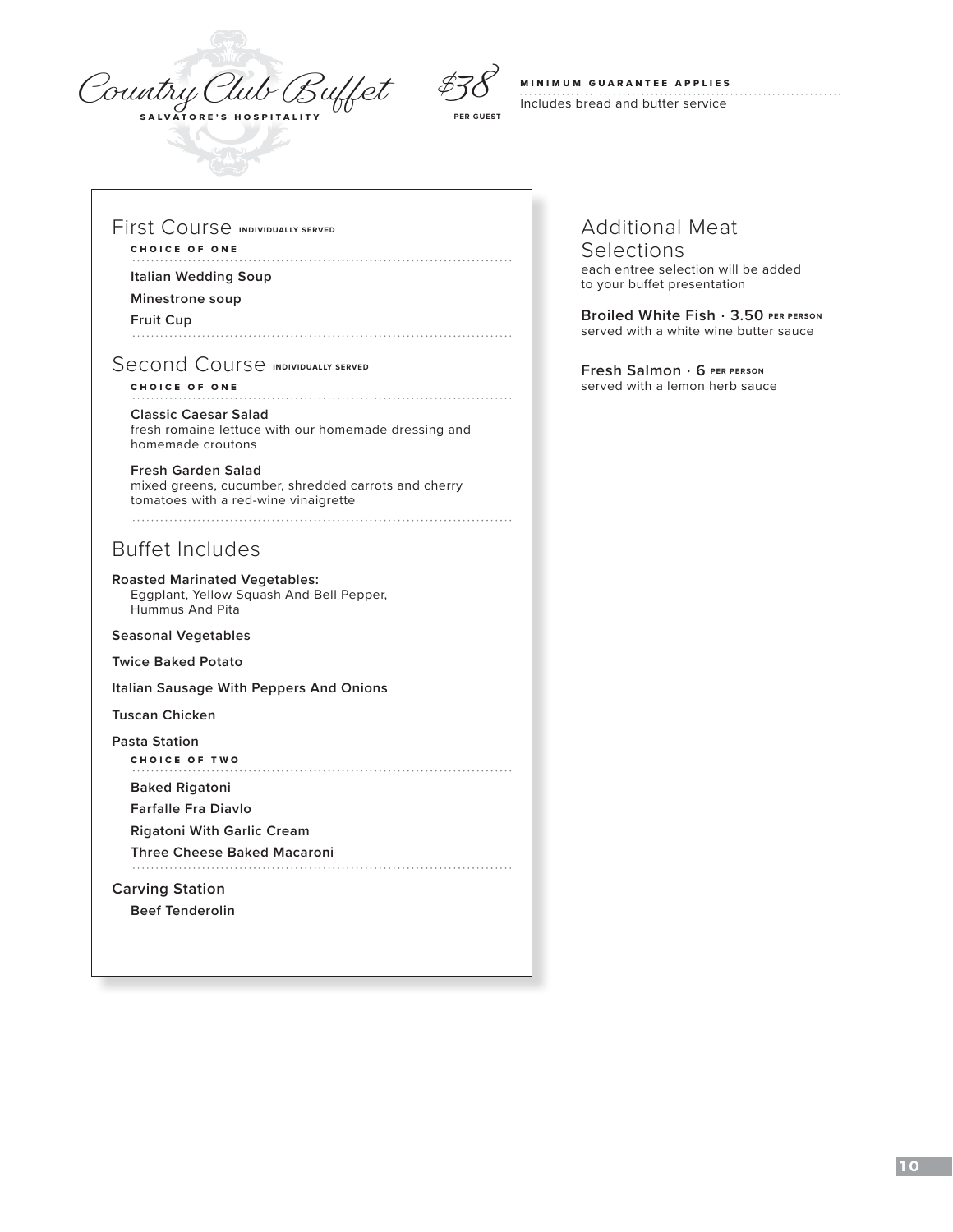Emerald Package



**PER GUEST**

**MINIMUM GUARANTEE APPLIES** 

# Hors D'oeuvre Display

#### **Bruschetta Bar**

Salvatore's olive tapenade, classic bruschetta and caprese bruschetta served with baked brie, crostini and fresh Italian bread

#### 

# Dinner Service

### Soup

#### CHOICE OF ONE

**Italian Wedding Soup Minestrone soup Fruit Cup** 

### Salad

### CHOICE OF ONE

**Classic Caesar Salad** fresh romaine lettuce with our homemade dressing and homemade croutons

#### **Fresh Garden Salad**

mixed greens, cucumber, shredded carrots and cherry tomatoes with a red-wine vinaigrette 

# Buffet Includes

### **Seasonal Vegetables**

**Mashed Potatoes** 

**Baked Rigatoni**

**Italian Meatballs In Our House-Made Marinara**

#### **Chicken Selection**

| CHOICE OF ONE            |                         |
|--------------------------|-------------------------|
| <b>Chicken Francaise</b> | <b>Chicken Milanese</b> |
| <b>Bourbon Chicken</b>   | Chicken Parmigiana      |
|                          |                         |

### **Carving Station**

| <b>CHOICE OF ONE</b>                                                   |  |
|------------------------------------------------------------------------|--|
| Top Round Of Beef with Roasted French Turkey<br>Horseradish And au Jus |  |

# Dessert

Your wedding cake cut and served to your guests with coffee and tea

# Late Night Station

 displayed 60 minutes after dinner. Served with regular and decaf coffee and tea

#### CHOOSE ONE

**The Cookie Jar** chocolate chip cookies, peanut butter cookies, m&m cookies and brownie bites

**Hot Pretzel Station**  Soft pretzels with honey mustard sauce and cheese dip

# Beverage Service

#### **Four Hour Regular Bar Package** extended bar service to head table throughout dinner

**Salvatore's Champagne Parade** with champagne toast for all of your guests

# 

**Wine With Dinner** a selection of 2 Italian | Prime signature wines served with dinner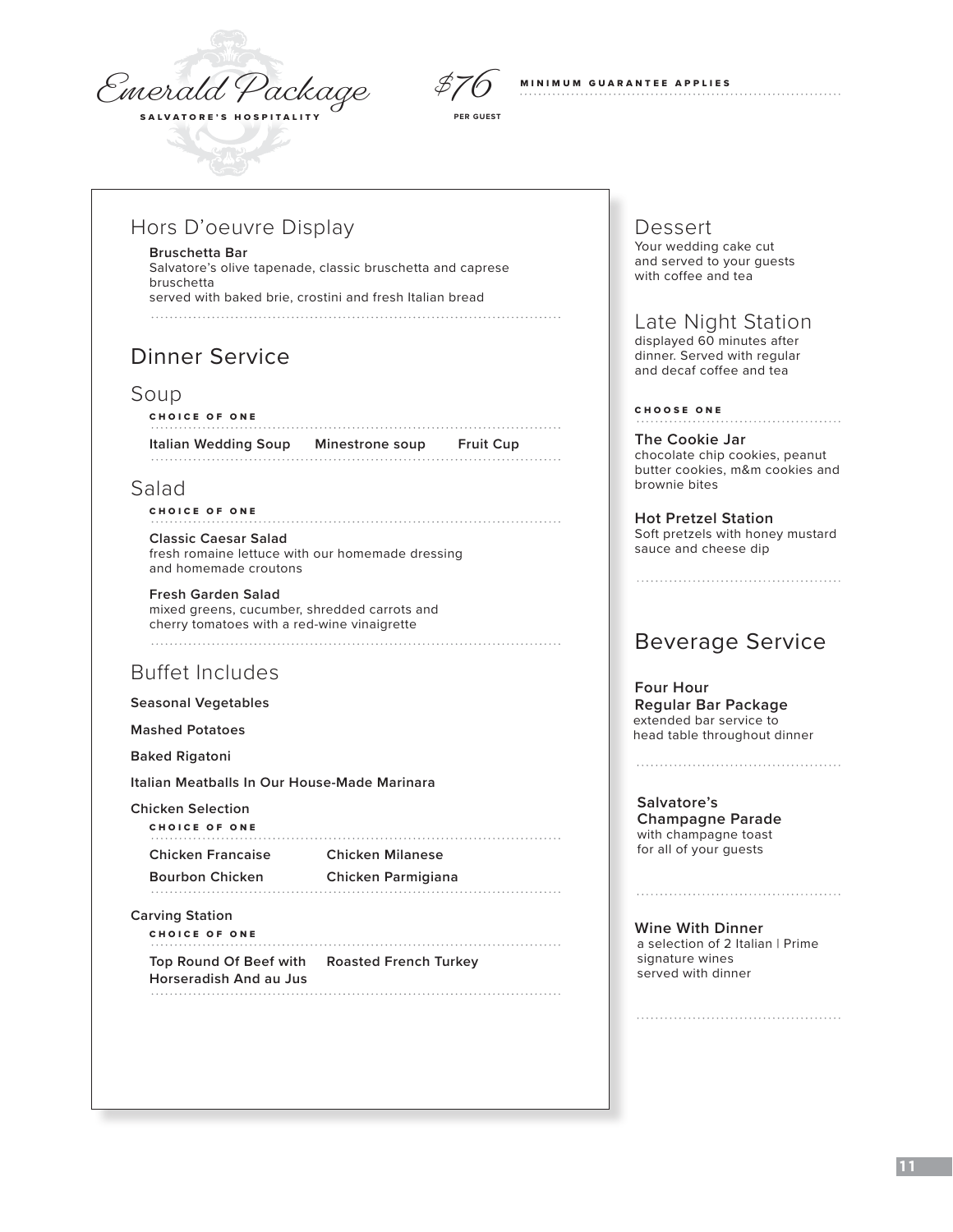



**PER GUEST**

# Hors D'oeuvre Display

**Imported And Domestic Cheese & Fruit** a variety of cheese selected by our chef, served with crackers and crostinis and displayed with seasonal fruit

# Dinner Service

### Soup

#### CHOICE OF ONE

**Italian Wedding Soup Minestrone soup Fruit Cup** 

# Salad

### CHOICE OF ONE

**Classic Caesar Salad** fresh romaine lettuce with our homemade dressing and homemade croutons

### **Fresh Garden Salad**

mixed greens, cucumber, shredded carrots and cherry tomatoes with a red-wine vinaigrette 

# Dual Entrée

A Plated Combination of sliced tenderloin of filet

and one of the following

### CHOICE OF ONE

**Chicken Française**

 seasoned chicken breast seared and then topped with a lemon sauce and garnished with fresh parsley

### **Chicken Milanese**

panko breaded chicken with arugula, tomatoes, asiago, cucumber and white balsamic

# Starch

CHOICE OF ONE **Twice Baked Potato Roasted Potato Medley Mini Yukon Potatoes Mashed Potatoes**

# Vegetable

CHOICE OF ONE 

**Seasonal Vegetables Garlic Green Beans**

**Seasoned Broccoli**

Dessert Your wedding cake cut and served to your guests with

coffee and tea

### Beverage Service

 **Four Hour Regular Bar Package** extended bar service to head table throughout dinner

**Salvatore's Champagne Parade** with champagne toast for all of your guests

**Wine With Dinner** a selection of 2 Italian | Prime signature wines served with dinner

Late Night Station

 displayed 60 minutes after dinner. Served with regular and decaf coffee and tea

CHOOSE ONE

**Cider & Donuts** hot apple cider with a variety of Paula's doughnut holes

**Pizza Party** Margherita flatbread, crumbled meatball flatbread, french fries, celery and bleu cheese

# Entrée Upgrades

**Tuscan Chicken** . **4 PER PERSON** french chicken breast seasoned with garlic, sage, rosemary, kosher salt, and ground pepper

**Pesto Halibut** . **8 PER PERSON** wild caught halibut, roasted with basil pesto

**5 oz Filet Mignon** . **8 PER PERSON** the most tender of all cuts with Salvatore's demi-glace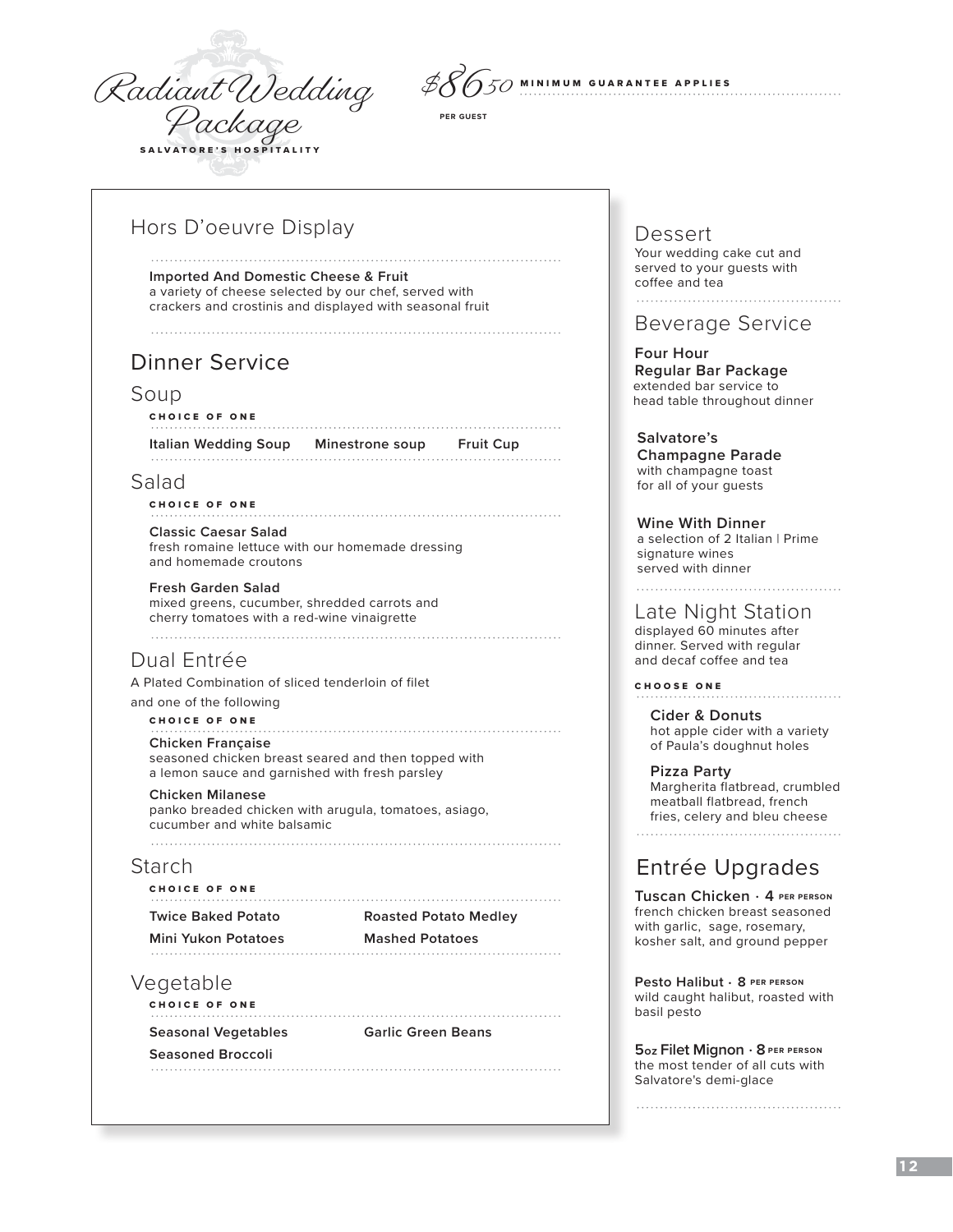Marquise Package



**PER GUEST**

#### **MINIMUM GUARANTEE APPLIES**

### Hors D'oeuvre Display

CHOICE OF ONE

**Imported and Domestic Cheese With Seasonal Fresh Fruit**

- **Antipasto Board**
- 

### Passed Hors D'oeuvres CHOICE OF TWO

- 
- **Stuffed Mushroom Caps Loaded Baked Potato Bites**

- **Avocado Toast Heirloom Caprese Skewers**
- 
- **Beef on Weck Crostini Roasted Garlic Hummus Cups**

# Dinner Service

includes bread and butter service

# First Course

- CHOICE OF ONE **Italian Wedding Soup Minestrone Soup Fresh Fruit Cup**
- 

# Second Course

### CHOICE OF ONE

**Classic Caesar Salad** fresh romaine lettuce with our homemade dressing and homemade croutons

#### **Fresh Garden Salad**

 mixed greens, cucumber, shredded carrots and cherry tomatoes with a red-wine vinaigrette

### Intermezo

### CHOICE OF ONE

**Lemon Mint Sorbet Pomegranate Blueberry Sorbet**

# Dual Entrée

A Plated Combination of 5 oz filet mignon and one of the following CHOICE OF ONE 

### **Chicken Française**

 seasoned chicken breast seared and then topped with a lemon sauce and garnished with fresh parsley

#### **Chicken Milanese**

 panko breaded chicken with arugula, tomatoes, asiago, cucumber and white balsamic 

# Starch

CHOOSE ONE **Twice Baked Potato Roasted Potato Medley Mini Yukon Potatoes Mashed Potatoes**

# Vegetable

CHOOSE ONE

**Seasonal Vegetable**

**Garlic Green Beans**

**Seasoned Broccoli**

### Dessert

 your wedding cake cut and served to your guests with coffee and tea

### Late Night Station

 displayed 60 minutes after dinner. Served with regular and decaf coffee and tea

CHOOSE ONE . . . . . . . . . . . . . . . . . .

**Cider & Donuts** hot apple cider with a variety of Paula's doughnut holes

### **Pizza Party** Margherita flatbread, crumbled meatball flatbread, french fries, celery and bleu cheese

# Beverage Service

 **Four Hour Premium Bar Package** extended bar service to head table throughout dinner 

### **Salvatore's**

**Champagne Parade** with champagne toast for all of your guests 

### **Wine With Dinner**

a selection of 2 Italian | Prime signature wines served with dinner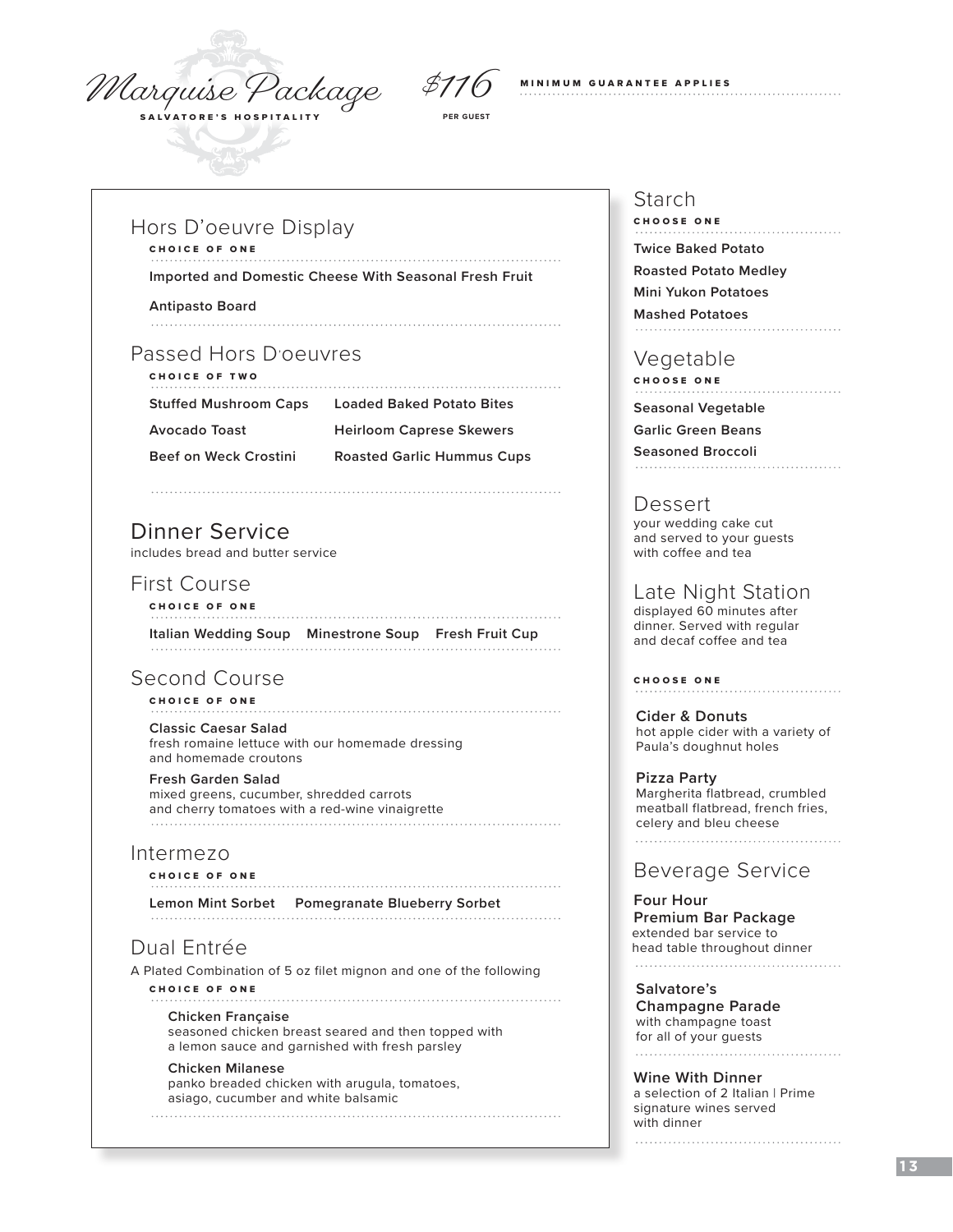



### MINIMUM OF 50 GUESTS

Available Sunday — Thursday

Open Bar Two hour regular bar package

Imported and Domestic Cheese & Fruit a variety of cheese selected by our chef, served with crackers

and crostinis and displayed with seasonal fruit.

# Stations & Hors D'oeuvres

displayed for one hour CHOICE OF ONE

**Steak in the Grass station** tenderloin, sauteed with seasoned spinach served on a Costanzo roll

**Roasted French Turkey Carving Station** served with cranberry mayo, gravy, stone grain mustard, mini brioche and Costanzo roll

# Pasta Station

CHOICE OF TWO

### **Baked Rigatoni**

**Farfalle Fra Diavlo**

**Tuscan Garlic Cream**

**Three Cheese Baked Macaroni**

Caesar Salad Station romain lettue, parmagian cheese and croutons with our famous caesar dressing

# Displayed Hors D'oeuvres

CHOICE OF FOUR

**Crumbled Meatball Flatbread**

**Caramelized Bleu Flatbread**

**Vegetable Flatbread**

**Artichokes Francaise**

**Stuffed Mushrooms**

**Chicken Kabobs**

**Steak Kabobs**

Dessert Stations

served with regular & decaf coffee and tea

**The Cookie Jar** . **5 PER PERSON** chocolate chip cookies, peanut butter cookies, m&m cookies and brownie bites

### **Signature Sweets Table** . **8 PER PERSON**

a variety of Salvatore's favorite desserts including mini cannoli, cheesecake squares, dessert cups, lemon bars and more!

**Cider & Donuts** . **6 PER PERSON** hot apple cider with a variety of Paula's doughnut holes

**Carnival Delight** . **8 PER PERSON** fried dough with vanilla ice cream, chocolate sauce, caramel sause, whipped cream, sprinkles and chocolate shavings served with oreo popcorn and caramel popcorn.

# Enhance Your Stations:

**Hors D, oeuvres** . **5 PER PERSON** each add-on hour

**Open Bar** . **3.50 PER PERSON ( PER HOUR )** each add-on hour

**Additional stations listed on page 16**

**Additional Hors D'oeurvres listed on page 5**

**Premium Bar Upgrade 8 PER PERSON** 2 hours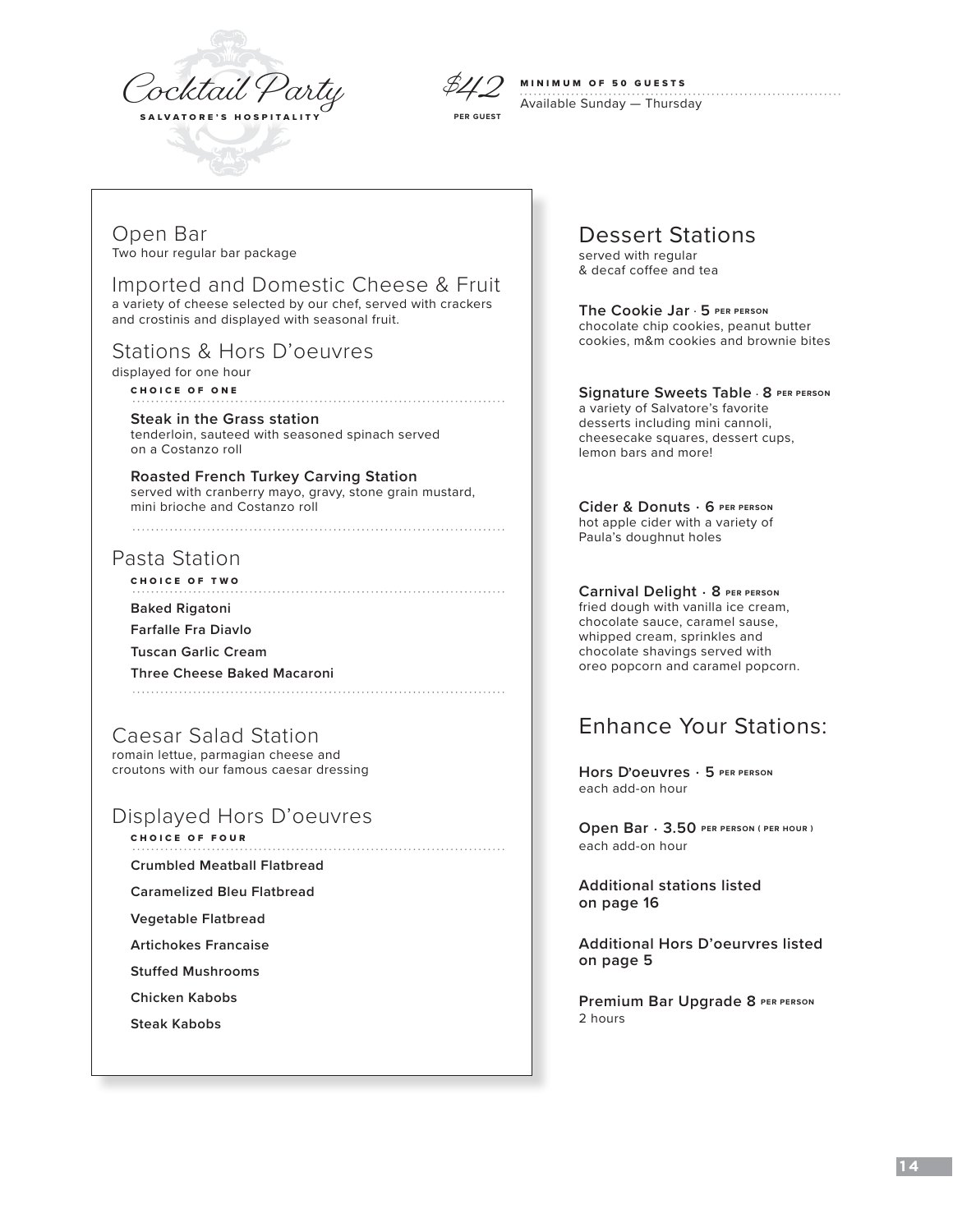# $\mathcal{I}_{\mathcal{A}}$   $\mathcal{I}_{\mathcal{A}}$   $\mathcal{I}_{\mathcal{A}}$   $\mathcal{I}_{\mathcal{A}}$   $\mathcal{I}_{\mathcal{A}}$   $\mathcal{I}_{\mathcal{A}}$   $\mathcal{I}_{\mathcal{A}}$   $\mathcal{I}_{\mathcal{A}}$   $\mathcal{I}_{\mathcal{A}}$   $\mathcal{I}_{\mathcal{A}}$   $\mathcal{I}_{\mathcal{A}}$   $\mathcal{I}_{\mathcal{A}}$  and  $\mathcal{I}_{\mathcal{A}}$  are minimum of 4 stati

Choose a minimum of 4 stations. All stations are displayed for 90 minutes

#### **Salad Station** . **7 PER PERSON**  choose a variety of 2 salads to be displayed

on small plates and served to your guests

### CHOICE OF TWO SALADS:

**Classic Caesar Salad** fresh romaine lettuce with our homemade dressing and homemade croutons

**Fresh Garden Salad** mixed greens, cucumber, shredded carrots and cherry tomatoes with a red-wine vinaigrette

**Seasonal Fruit Cup**  seasonal fresh fruit and berries

**Greek Salad** — upgrade \$2.00 **PER PERSON** mixed greens, feta, tomato, cucumber, red onion, sliced black olives and bell peppers with a red-wine vinaigrette

**Vermont Salad** — upgrade \$3.00 **PER PERSON** baby greens, sharp cheddar, candied pecans, fresh apples and dried cherries with a Vermont maple dressing

#### **Mediterranean Station** . **9 PER PERSON**

chicken kabobs, steak kabobs, roasted vegetables, served with hummus and pita

**Loaded Mashed Potato Station** . **7 PER PERSON**

puree of potatoes accompanied with sour cream, cheddar cheese, whipped butter, bacon and chives

#### **Pasta Station** . **8.50 PER PERSON**

made to order and served to your guests with homemade garlic bread CHOICE OF TWO

**Baked Rigatoni**

**Farfalle Fra Diavlo**

**Tuscan Garlic Cream**

**Baked Macaroni & Cheese**

**Ravioli With Garlic Cream — upgrade \$5.00 PER PERSON**

**Rigatoni Bolognese — upgrade \$5.00 PER PERSON**

#### **Raw Bar** . **26 PER PERSON**

**Jumbo Shrimp Cocktail — 2 PER PERSON**  with lemons and cocktail sauce

**Oysters With Mignonette Sauce — 2 PER PERSON** 

**King Crab With Butter — 1 PER PERSON** 

**— add 3 oz lobster tails** . **(MARKET PRICE)**

**Salvatore's Station** . **9 PER PERSON** our signature steak in the grass sandwiches made to order served with artichokes francaise

#### **Slider Station** . **9 PER PERSON**

your customized selection of 2 sliders served with french fries

CHOICE OF TWO

**Beef on Weck** sliced roast beef with horseradish cream on kimmelweck

**Mini Chicken Parm** an Italian classic on a slider

**Philly Cheesesteak**  Hoagies loaded with beef, peppers and melted cheese

**BBQ Pork** seasoned pork on mini brioche

#### **Gourmet Flatbread Station** . **7 PER PERSON**

CHOICE OF TWO FLATBREADS

**Our Margarita** fresh mozzarella, red sauce, basil

**Crumbled Meatball** meatball, parsley, fresh mozzarella, red sauce, arugula

**Verdura** olive oil, broccoli, tomato, cauliflower

**Pesto and Balsamic Chicken**  kalamata olives, roasted red peppers, fontina cheese

### **Carving Stations**

**Cedar Plank Salmon** . **10 PER PERSON** fresh salmon, seasoned and grilled on cedar plank

**Rack Of Lamb** . **10 PER PERSON** served with milk & honey sauce and minted sea salt

**Prime Rib** . **11 PER PERSON** perfectly seasoned and served with au jus and fresh Costanzo rolls

**Roasted French Turkey** . **7 PER PERSON** with cranberry mayo, gravy, stone grain mustard, mini brioche and Costanzo rolls

**Beef Tenderloin** . **13 PER PERSON** seasoned tenderloin, bordelaise sauce, mini brioche and Costanzo rolls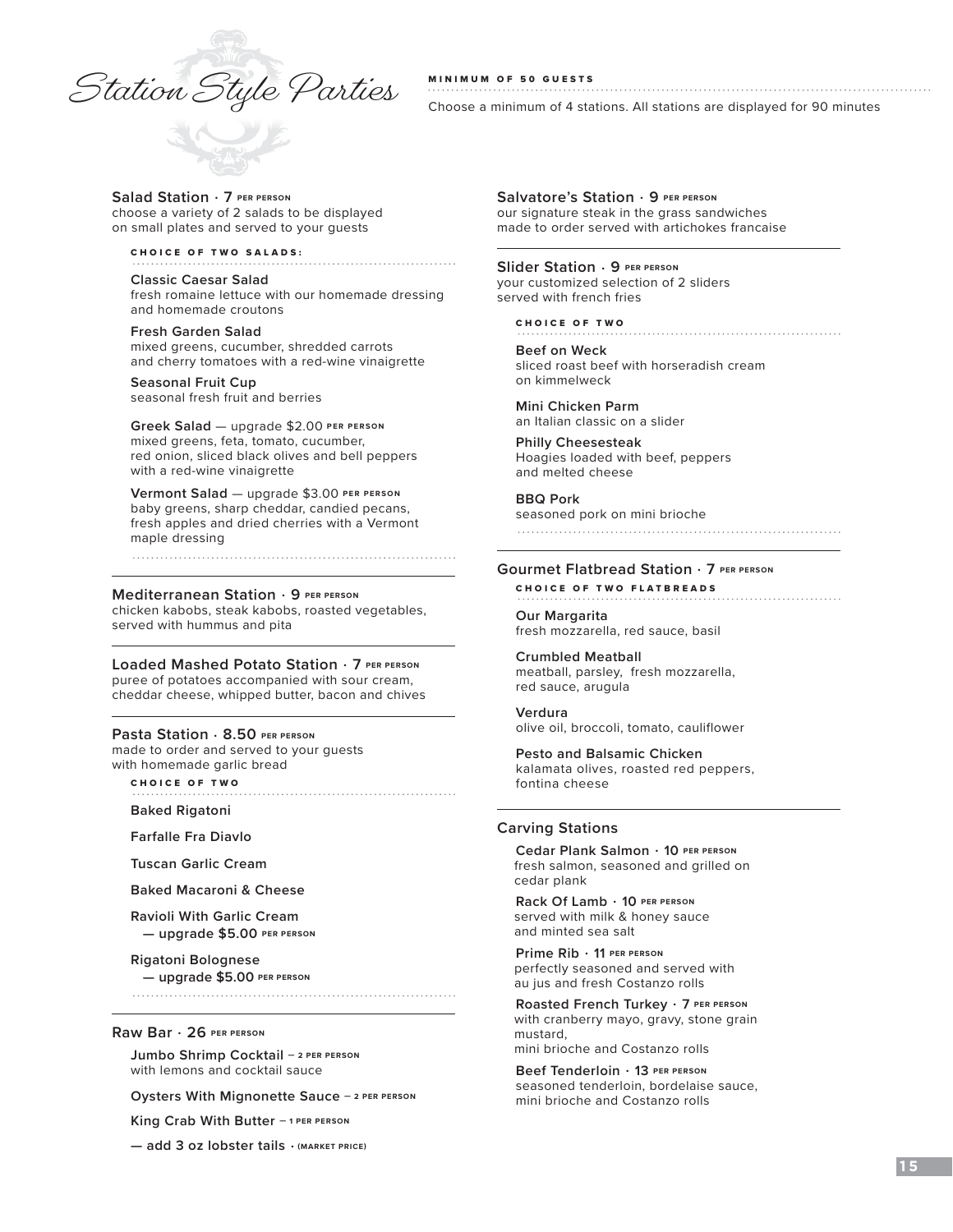

served with regular and decaf coffee and tea

**Dessert Course** . **3 PER PERSON**  served with regular and decaf coffee and tea

CHOICE OF ONE:

**Homemade Apple Crisp**

**Cheesecake with Raspberry Topping**

**Cheesecake with Chocolate Sauce**

**Deluxe Brownie**

**Chocolate Peanut Butter Dream**

**Coffee Service** . **2** PER PERSON regular and decaf coffee and tea served to your guests after the entree course

**Coffee and Tea Station** . **1.50** PER PERSON Regular and decaf coffee and tea, displayed on a station for your guests to enjoy

Dessert Stations served with regular and decaf coffee and tea

**The Cookie Jar** . **5** PER PERSON chocolate chip cookies, peanut butter cookies, m&m cookies and brownie bites

**Signature Sweets Table** . **8** PER PERSON a variety of Salvatore's favorite desserts including mini cannoli, cheesecake squares, dessert cups, lemon bars and more!

**Cider & Donuts** . **6** PER PERSON hot apple cider with a variety of Paula's doughnut holes

**Carnival Delight** . **9** PER PERSON fried dough with vanilla ice cream, chocolate sauce, caramel sauce, whipped cream, sprinkles and chocolate shavings served with oreo popcorn and caramel popcorn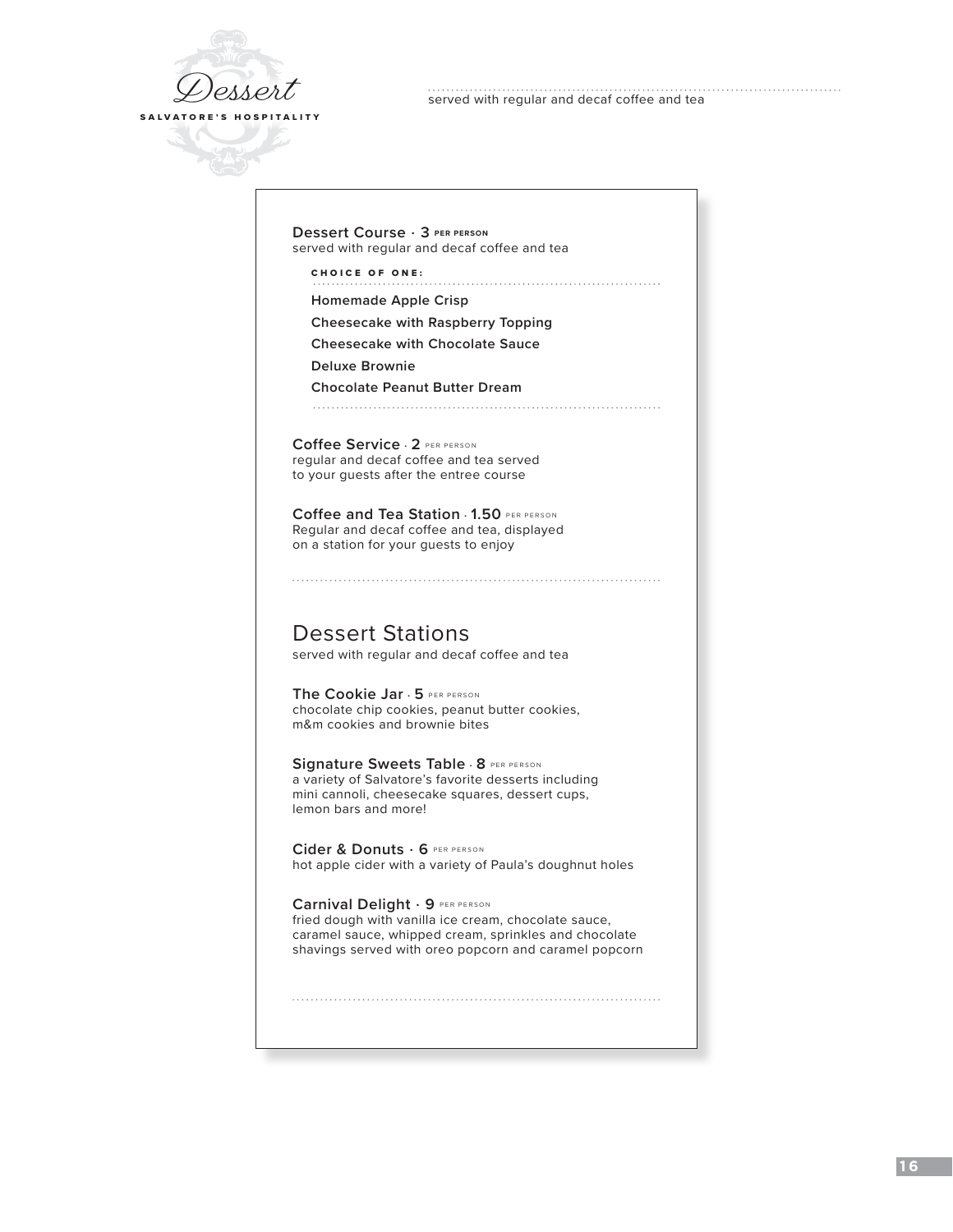

# Salad

**Vermont Salad** . **3** PER PERSON sharp cheddar cheese, baby greens, candied pecans, fresh apples and dried cherries, tossed in Vermont maple dressing

**Caprese** . **3** PER PERSON fresh mozzarella, sliced tomato, basil and balsamic

# Soup

**Butternut Squash** . **3** PER PERSON **Sun Dried Tomato Ditalini** . **3** PER PERSON **Roasted Red Pepper Bisque** . **3** PER PERSON

# Pasta

**Rigatoni Bolognese** . **5** PER PERSON slow cooked beef, pork and pancetta served with rigatoni

**Ravioli With Tuscan Garlic Cream** . **5** PER PERSON four cheese garlic cream sauce with ravioli

# Vegetables

**Vegetable Medley Bundles** . **3.50** PER PERSON red pepper, asparagus, zucchini and squash displayed and tied with a scallion

**Grilled Asparagus** . **3** PER PERSON seasoned and grilled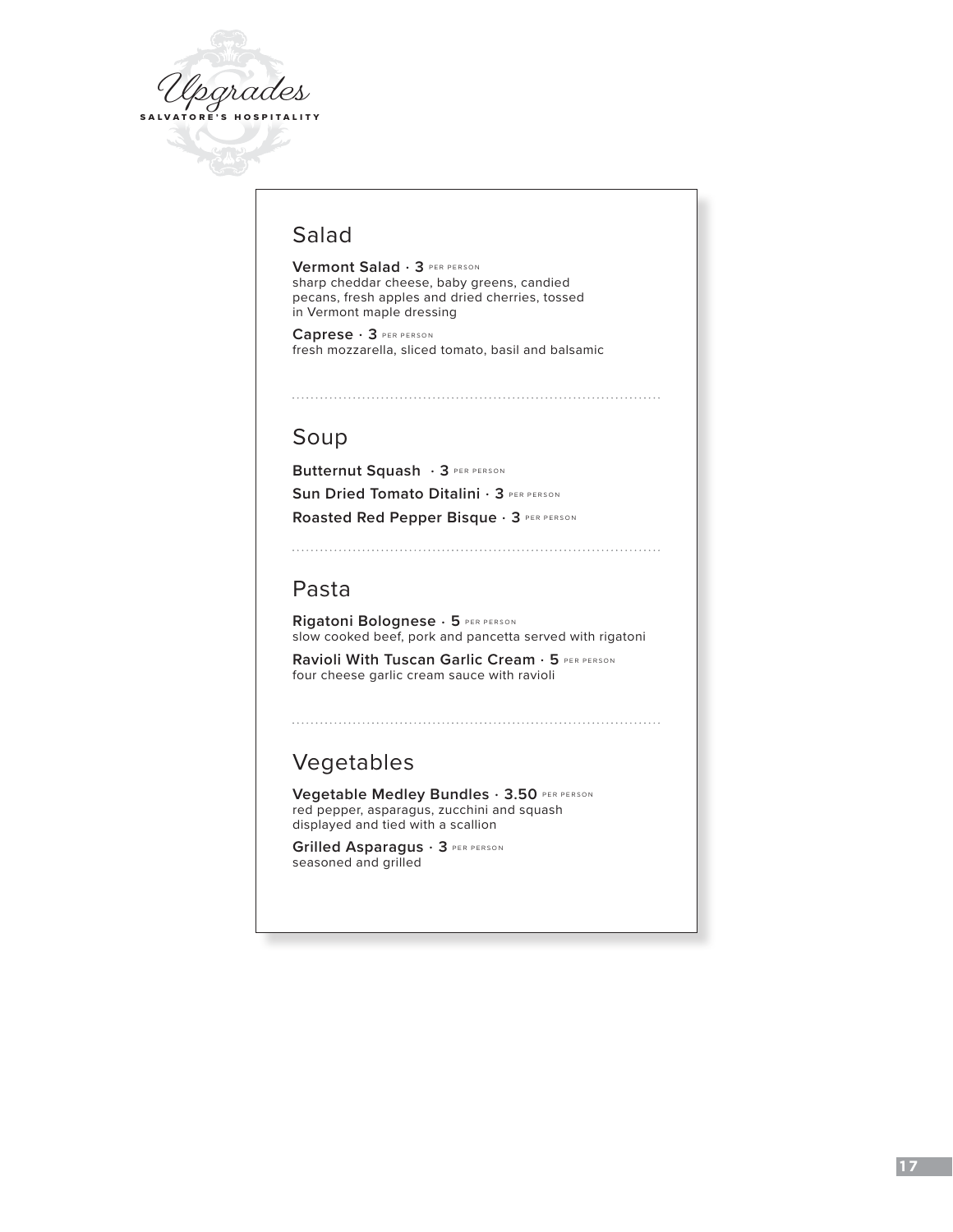

### **terms of agreement**

- 1. The quotation herein is subject to a proportionate increase to meet increased cost of foods, beverages and other increase in present commodity prices, labor costs, taxes or currency values. Quotations cannot be guaranteed until the year of the function.
- 2. Salvatore's Italian Gardens recognizes it has a responsibility to provide our guests an environment conducive to warm social gatherings. As a service of alcoholic beverages relates to this activity, we believe our responsibility is to maintain this environment. We allow a maximum of 5 hours of any bar.
- 3. Full payment shall be made in the form of a certified check or bank draft the day before the function. Credit card payment is not accepted unless approved by Salvatore's Italian Gardens. A processing fee will be added to all credit card payments greater than \$2,000.
- 4. An estimated number of guests attending your function must be given 15 days prior to the event. If your event requires assigned seating, we will provide you with a room layout at this time.
- 5. The final, guaranteed number of guests attending the function must be given 8 days prior to the event. Once we have received this number we will provide you with an estimated balance.
- 6. You are responsible for the guaranteed number of guests. If your attendance is greater, you are then responsible for the total number served. We can accommodate a maximum of 5% over the guaranteed count.
- 7. Tax Exempt Organizations must present the tax exempt certificate prior to the day of event. Payment must be made with a check that matches the name of the tax exempt organization.
- 8. In the event of a cancellation, 50% of your deposit will be refunded ONLY if we can schedule another party of similar value for that specific date and ballroom.
- 9. No confetti or bubbles allowed! \$200.00 charge will be added to your bill.
- 10. Sales Tax (8.75%) and an Administration Charge (20%) will be added to your bill. The Administration Charge is not a gratuity of tip. This is not distributed to the employees providing your service. The Administration Charge will be retained by Salvatore's Italian Gardens to pay competitive wages and enhance amenities.
- 11. People arriving late for dinner will only be served the course being served and remaining courses.
- 12.In an effort to accommodate all of our groups, we reserve the right to change the function room stated on your event contract should your projected attendance fall below the original estimate.
- 13.The week prior to your event, all communication must be made via telephone. In an effort to make sure all event details are received we discourage email communication during the week leading up to your event.
- 14.Salvatore's is not responsible for decorations used at your event. Decorations or items used for your event must be picked up within 5 days of your event. After that time Salvatore's will donate or dispose of items remaining.
- 15.Salvatore's Italian Gardens is not responsible for setting up items rented from an out-side vendor. Additional charges may be applied to your invoice if your rental involves our staff to prepare for the set-up of the item(s) you rented and/or the clean-up the area once the item(s)are removed.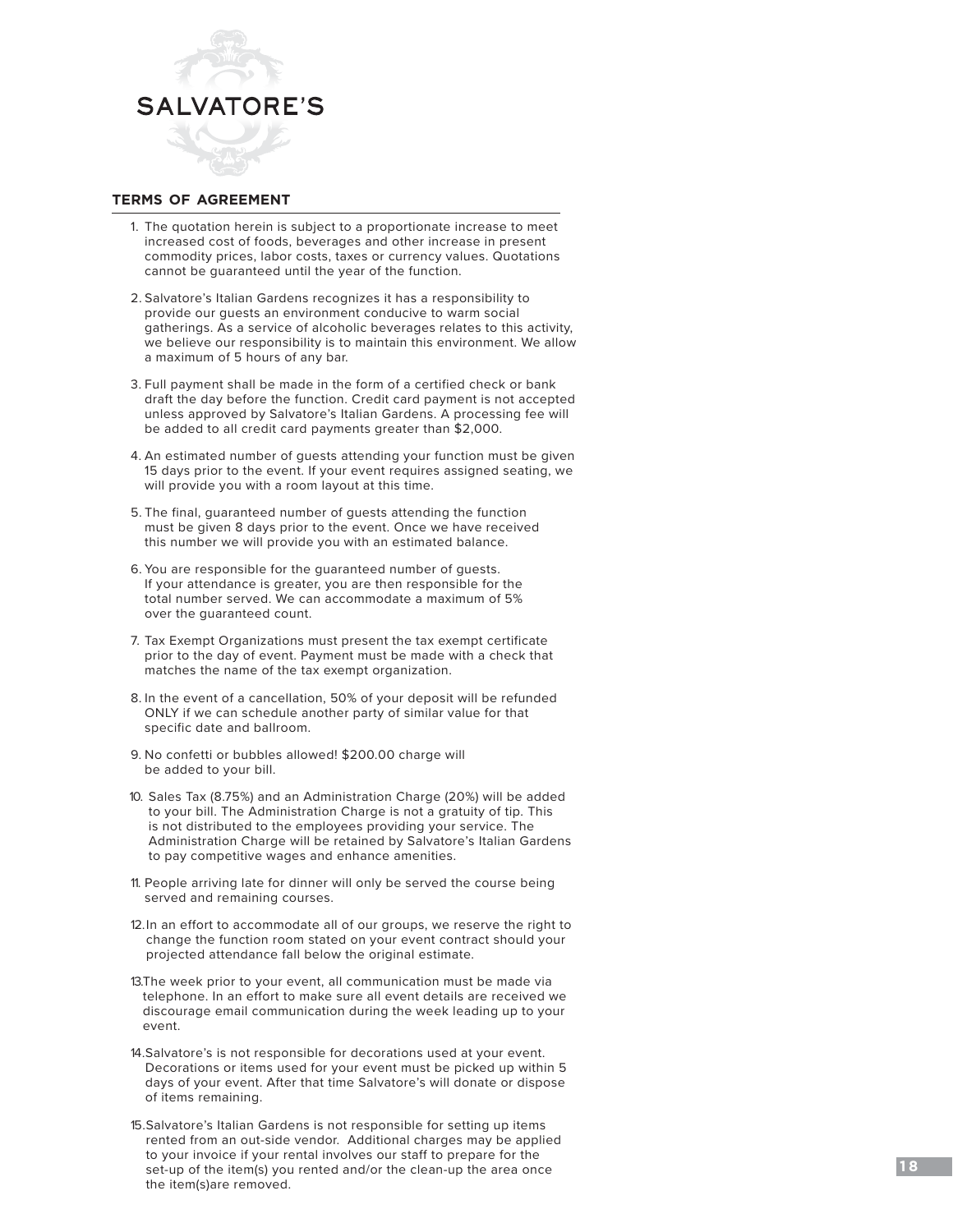

### **Thank you for considering Salvatore's Italian Gardens for your upcoming event.**

Salvatore's Italian Gardens provides an elegant atmosphere and experienced staff with a desire to provide you with an enjoyable, unique and successful event. Through the years, we have developed a number of guidelines and policies to assist you with your event planning and help us ensure that you will be completely satisfied. Please do not hesitate to contact us with any questions or concerns. We look forward to serving you and your guests.

#### **guidelines and policies**

#### **GENERAL INFORMATION:**

- Please advise your baker, DJ/Band and Florist that deliveries must be made the day of the event.
- Salvatore's assumes no responsibility for any items delivered or left on premise. All items will be removed the night of your event unless prior arrangements have been made with our banquet coordinators.
- We reserve the right to control music volume if it becomes necessary.
- Please notify us of any guests that have dietary restrictions. Advise your guests to notify their servers of their meal restrictions at the start of dinner.
- New York State Law does not permit smoking in this establishment.
- Price quotations cannot be guaranteed until the year of the event.
- The week prior to your event, all communication must be made via telephone. In an effort to make sure all event details are received and recognize we discourage email communication during the week leading up to your event.

#### **SEATING DIAGRAM / ATTENDANCE:**

- An estimated number of guests is due 15 days prior to your event. A guaranteed number is due 8 days prior.
- We suggest that all weddings assign guests to tables to ensure proper seating and organization.
- We will provide you with a seating diagram 15 days prior to your event. Please complete the seating chart (number of people at each table) and return it to us with your guaranteed number 8 days prior to event.
- Your guaranteed number is the basis of which you will be charged regardless of attendance. If your attendance is greater than your guarantee, you will be charged accordingly.
- We will provide service for up to 5% over the guaranteed number of guests.

#### **ONE DAY PRIOR**

- Any items that you would like us to set out for your event must be delivered to us between 9:30 am & 4:00 pm the day before your event.
- Please mark all boxes or containers with your name, date of the event and ballroom name.
- Please provide us with detailed written lists of instructions for these items.
- Our staff will set up the items according to your instructions. • We will be happy to assist you in placing your *assembled*
- centerpieces on tables. • Please remove all wrapping from candles that you would like us to
- setup.
- If you are using place cards, they must be alphabetized. Please do not fold.
- If you are having a head table, separate those place cards and include a list
- of the order you would like the cards to be arranged at the Head table.
- Please notify us of any last minute tables changes.